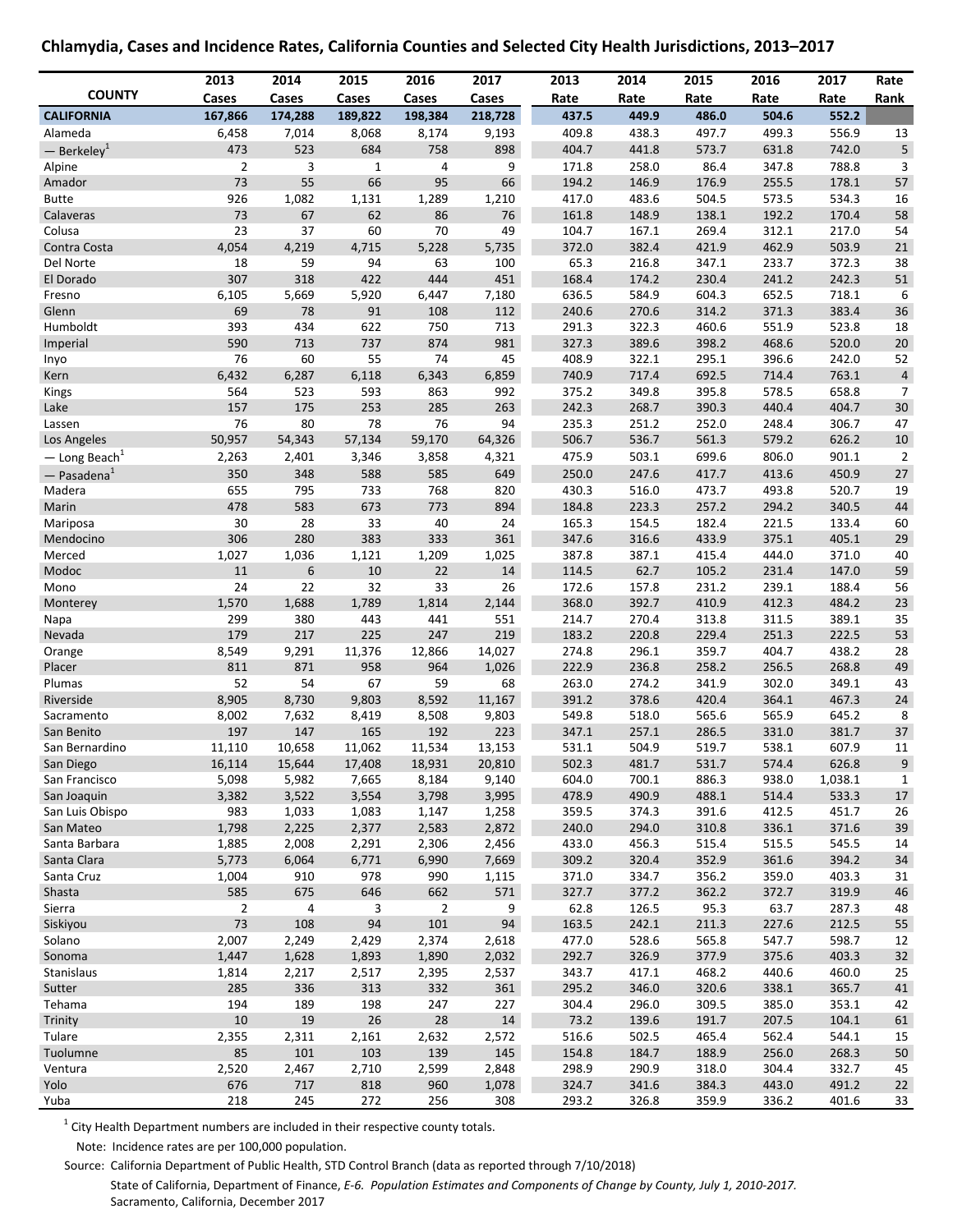### **Gonorrhea, Cases and Incidence Rates, California Counties and Selected City Health Jurisdictions, 2013–2017**

|                             | 2013                 | 2014               | 2015           | 2016                     | 2017           | 2013         | 2014         | 2015          | 2016          | 2017          | Rate           |
|-----------------------------|----------------------|--------------------|----------------|--------------------------|----------------|--------------|--------------|---------------|---------------|---------------|----------------|
| <b>COUNTY</b>               | <b>Cases</b>         | <b>Cases</b>       | Cases          | Cases                    | Cases          | Rate         | Rate         | Rate          | Rate          | Rate          | Rank           |
| <b>CALIFORNIA</b>           | 38,343               | 44,915             | 54,205         | 64,633                   | 75,372         | 99.9         | 115.9        | 138.8         | 164.4         | 190.3         |                |
| Alameda                     | 1,859                | 2,278              | 2,802          | 3,050                    | 3,593          | 118.0        | 142.3        | 172.9         | 186.3         | 217.6         | 11             |
| $-$ Berkeley <sup>1</sup>   | 198                  | 189                | 253            | 324                      | 367            | 169.4        | 159.7        | 212.2         | 270.0         | 303.2         | $\mathsf 3$    |
| Alpine                      | 0                    | 0                  | 0              | 0                        | 0              | 0.0          | 0.0          | 0.0           | 0.0           | 0.0           | 60             |
| Amador                      | 6                    | $11\,$             | 18             | 14                       | 20             | 16.0         | 29.4         | 48.2          | 37.7          | 54.0          | 51             |
| <b>Butte</b>                | 143                  | 302                | 315            | 325                      | 307            | 64.4         | 135.0        | 140.5         | 144.6         | 135.6         | 28             |
| Calaveras                   | 10                   | 19                 | 18             | 13                       | 20             | 22.2         | 42.2         | 40.1          | 29.1          | 44.8          | 53             |
| Colusa<br>Contra Costa      | 9<br>873             | 5                  | 10<br>1,317    | 14<br>1,581              | 16<br>1,765    | 41.0<br>80.1 | 22.6<br>92.5 | 44.9<br>117.9 | 62.4<br>140.0 | 70.9<br>155.1 | 45<br>19       |
| Del Norte                   | 0                    | 1,020<br>16        | 34             | 38                       | 67             | 0.0          | 58.8         | 125.6         | 141.0         | 249.5         | $\overline{7}$ |
| El Dorado                   | 38                   | 51                 | 79             | 94                       | 105            | 20.8         | 27.9         | 43.1          | 51.1          | 56.4          | 50             |
| Fresno                      | 1,742                | 1,508              | 1,753          | 1,987                    | 2,252          | 181.6        | 155.6        | 178.9         | 201.1         | 225.2         | 9              |
| Glenn                       | 5                    | $\overline{7}$     | 25             | 12                       | 20             | 17.4         | 24.3         | 86.3          | 41.3          | 68.5          | 46             |
| Humboldt                    | 201                  | 142                | 239            | 255                      | 225            | 149.0        | 105.4        | 177.0         | 187.7         | 165.3         | 18             |
| Imperial                    | 43                   | 84                 | 74             | 150                      | 177            | 23.9         | 45.9         | 40.0          | 80.4          | 93.8          | 38             |
| Inyo                        | $\overline{2}$       | 8                  | 4              | 5                        | 8              | 10.8         | 43.0         | 21.5          | 26.8          | 43.0          | 56             |
| Kern                        | 1,566                | 1,543              | 1,545          | 1,805                    | 2,261          | 180.4        | 176.1        | 174.9         | 203.3         | 251.6         | 6              |
| Kings                       | 91                   | 148                | 169            | 240                      | 256            | 60.5         | 99.0         | 112.8         | 160.9         | 170.0         | 17             |
| Lake                        | 25                   | 68                 | 149            | 203                      | 186            | 38.6         | 104.4        | 229.9         | 313.7         | 286.2         | 4              |
| Lassen                      | 5                    | 12                 | 9              | 10                       | 11             | 15.5         | 37.7         | 29.1          | 32.7          | 35.9          | 58             |
| Los Angeles                 | 13,062               | 15,130             | 17,611         | 22,350                   | 26,108         | 129.9        | 149.4        | 173.0         | 218.8         | 254.2         | 5              |
| $-$ Long Beach <sup>1</sup> | 448                  | 680                | 977            | 1,478                    | 1,690          | 94.2         | 142.5        | 204.3         | 308.8         | 352.4         | $\overline{2}$ |
| $-$ Pasadena <sup>1</sup>   | 48                   | 76                 | 126            | 160                      | 222            | 34.3         | 54.1         | 89.5          | 113.1         | 154.2         | 20             |
| Madera                      | 138                  | 161                | 159            | 179                      | 226            | 90.7         | 104.5        | 102.7         | 115.1         | 143.5         | 22             |
| Marin                       | 84                   | 84                 | 164            | 159                      | 219            | 32.5         | 32.2         | 62.7          | 60.5          | 83.4          | 43             |
| Mariposa                    | 3                    | 6                  | 9              | 13                       | 8              | 16.5         | 33.1         | 49.8          | 72.0          | 44.5          | 54             |
| Mendocino                   | 14                   | 55                 | 91             | 165                      | 152            | 15.9         | 62.2         | 103.1         | 185.9         | 170.5         | 16             |
| Merced                      | 141                  | 188                | 338            | 351                      | 354            | 53.2         | 70.2         | 125.2         | 128.9         | 128.1         | 29             |
| Modoc                       | $\overline{2}$       | $\mathbf{1}$       | $\mathbf 0$    | $\overline{4}$           | $\overline{2}$ | 20.8         | 10.5         | 0.0           | 42.1          | 21.0          | 59             |
| Mono                        | 5                    | 4                  | $\overline{2}$ | $\overline{2}$           | 6              | 36.0         | 28.7         | 14.4          | 14.5          | 43.5          | 55             |
| Monterey                    | 363                  | 295                | 305            | 345                      | 420            | 85.1         | 68.6         | 70.1          | 78.4          | 94.8          | 37             |
| Napa<br>Nevada              | 37<br>22             | 58<br>27           | 76<br>44       | 84<br>66                 | 124<br>61      | 26.6<br>22.5 | 41.3<br>27.5 | 53.8<br>44.9  | 59.3<br>67.1  | 87.6<br>62.0  | 39<br>48       |
| Orange                      | 1,452                | 1,798              | 2,322          | 3,068                    | 3,574          | 46.7         | 57.3         | 73.4          | 96.5          | 111.7         | 34             |
| Placer                      | 108                  | 145                | 178            | 243                      | 311            | 29.7         | 39.4         | 48.0          | 64.7          | 81.5          | 44             |
| Plumas                      | 3                    | 3                  | 5              | 10                       | 8              | 15.2         | 15.2         | 25.5          | 51.2          | 41.1          | 57             |
| Riverside                   | 1,412                | 1,668              | 2,166          | 2,581                    | 3,361          | 62.0         | 72.3         | 92.9          | 109.4         | 140.6         | 24             |
| Sacramento                  | 2,225                | 2,211              | 2,872          | 2,866                    | 3,344          | 152.9        | 150.1        | 192.9         | 190.6         | 220.1         | 10             |
| San Benito                  | 25                   | 21                 | 74             | 41                       | 62             | 44.1         | 36.7         | 128.5         | 70.7          | 106.1         | 35             |
| San Bernardino              | 2,049                | 2,582              | 2,758          | 3,393                    | 3,993          | 97.9         | 122.3        | 129.6         | 158.3         | 184.5         | 12             |
| San Diego                   | 2,871                | 3,397              | 3,691          | 4,996                    | 5,951          | 89.5         | 104.6        | 112.7         | 151.6         | 179.2         | 15             |
| San Francisco               | 2,525                | 3,293              | 4,485          | 5,280                    | 5,779          | 299.1        | 385.4        | 518.6         | 605.2         | 656.4         | $\mathbf{1}$   |
| San Joaquin                 | 947                  | 984                | 1,250          | 1,142                    | 1,367          | 134.1        | 137.1        | 171.7         | 154.7         | 182.5         | 13             |
| San Luis Obispo             | 62                   | 150                | 169            | 231                      | 182            | 22.7         | 54.3         | 61.1          | 83.1          | 65.3          | 47             |
| San Mateo                   | 329                  | 356                | 539            | 617                      | 817            | 43.9         | 47.0         | 70.5          | 80.3          | 105.7         | 36             |
| Santa Barbara               | 121                  | 203                | 336            | 323                      | 378            | 27.8         | 46.1         | 75.6          | 72.2          | 84.0          | 41             |
| Santa Clara                 | 1,127                | 1,508              | 1,784          | 1,949                    | 2,463          | 60.4         | 79.7         | 93.0          | 100.8         | 126.6         | 30             |
| Santa Cruz                  | 134                  | 176                | 181            | 251                      | 321            | 49.5         | 64.7         | 65.9          | 91.0          | 116.1         | 31             |
| Shasta                      | 248                  | 378                | 366            | 284                      | 200            | 138.9        | 211.2        | 205.2         | 159.9         | 112.0         | 33             |
| Sierra<br>Siskiyou          | $\overline{2}$<br>20 | $\mathbf{1}$<br>30 | 3<br>$\bf 8$   | $\overline{2}$<br>$31\,$ | 0<br>$27\,$    | 62.8<br>44.8 | 31.6<br>67.3 | 95.3<br>18.0  | 63.7<br>69.9  | 0.0<br>61.0   | 60<br>49       |
| Solano                      | 416                  | 585                | 686            | 702                      | 795            | 98.9         | 137.5        | 159.8         | 162.0         | 181.8         | 14             |
| Sonoma                      | 254                  | 216                | 443            | 551                      | 574            | 51.4         | 43.4         | 88.4          | 109.5         | 113.9         | 32             |
| Stanislaus                  | 551                  | 770                | 753            | 761                      | 770            | 104.4        | 144.8        | 140.1         | 140.0         | 139.6         | 25             |
| Sutter                      | 72                   | 84                 | 96             | 80                       | 139            | 74.6         | 86.5         | 98.3          | 81.5          | 140.8         | 23             |
| Tehama                      | 60                   | 76                 | 73             | 86                       | 95             | 94.1         | 119.0        | 114.1         | 134.0         | 147.8         | 21             |
| Trinity                     | $\sqrt{2}$           | $\overline{7}$     | 12             | $10\,$                   | $\overline{7}$ | 14.6         | 51.4         | 88.5          | 74.1          | 52.0          | 52             |
| Tulare                      | 293                  | 390                | 671            | 696                      | 648            | 64.3         | 84.8         | 144.5         | 148.7         | 137.1         | 26             |
| Tuolumne                    | 16                   | 23                 | 34             | 34                       | $47\,$         | 29.1         | 42.1         | 62.4          | 62.6          | 87.0          | 40             |
| Ventura                     | 333                  | 360                | 621            | 614                      | 715            | 39.5         | 42.5         | 72.9          | 71.9          | 83.5          | 42             |
| Yolo                        | 141                  | 191                | 189            | 213                      | 300            | 67.7         | 91.0         | 88.8          | 98.3          | 136.7         | 27             |
| Yuba                        | 56                   | 78                 | 81             | 64                       | 175            | 75.3         | 104.0        | 107.2         | 84.1          | 228.2         | 8              |

 $1$  City Health Department numbers are included in their respective county totals.

Note: Incidence rates are per 100,000 population.

Sacramento, California, December 2017

Source: California Department of Public Health, STD Control Branch (data as reported through 7/10/2018) State of California, Department of Finance, *E-6. Population Estimates and Components of Change by County, July 1, 2010-2017.*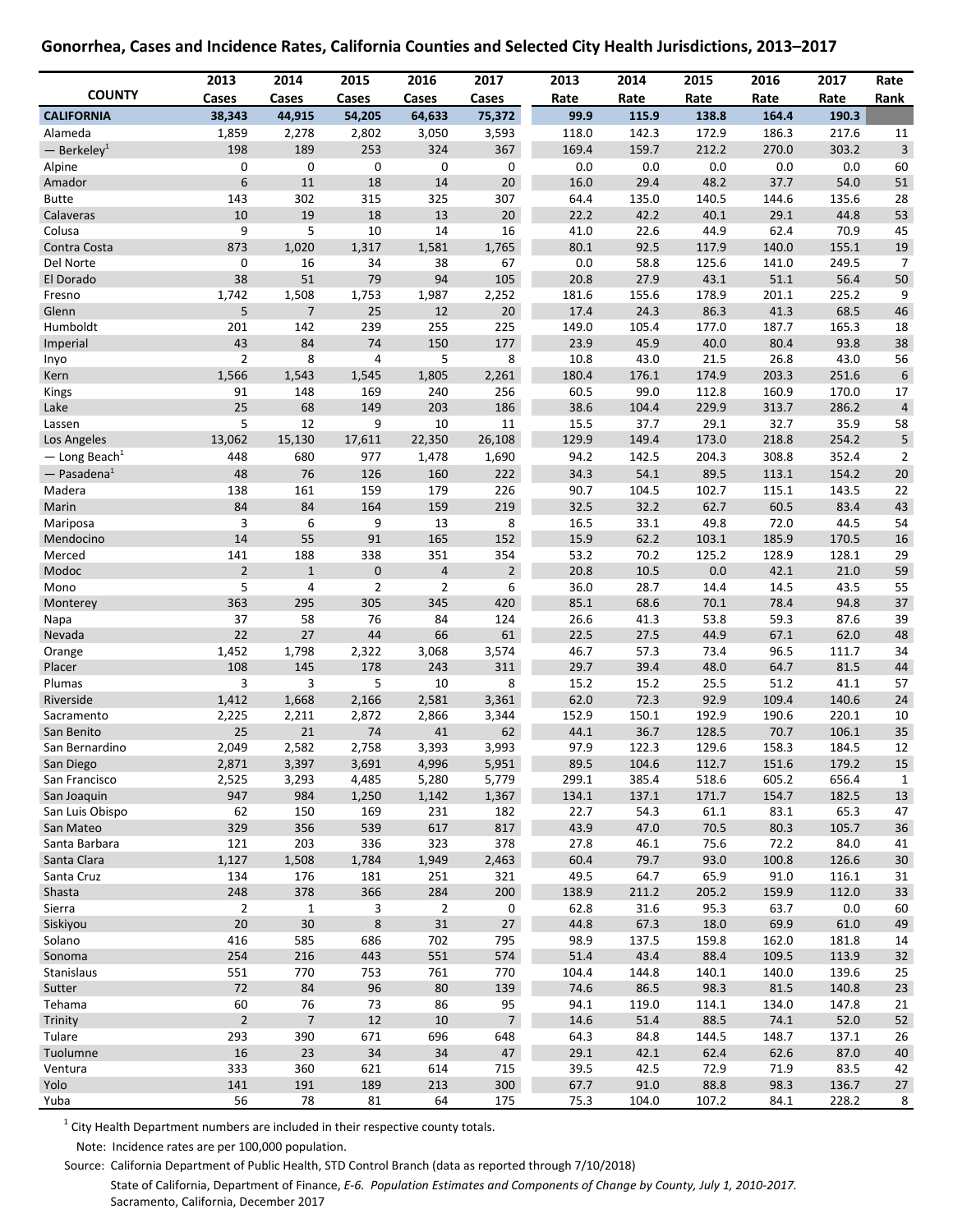#### **COUNTY 2013 Cases 2014 Cases 2015 Cases 2016 Cases 2017 Cases <sup>x</sup> 2013 Rate 2014 Rate 2015 Rate 2016 Rate 2017 Rate Rate Rank CALIFORNIA 3,554 3,852 4,906 5,888 6,672 x 9.3 9.9 12.6 15.0 16.8 n/a** Alameda 156 152 159 185 228 x 9.9 9.5 9.8 11.3 13.8 20 <sup>1</sup> — Berkeley 11 13 14 25 33 x 9.4 11.0 11.7 20.8 27.3 6 Alpine 0 0 0 0 0 x 0.0 0.0 0.0 0.0 0.0 56 Amador 1 0 3 3 4 x 2.7 0.0 8.0 8.1 10.8 31 Butte 2 2 1 10 22 59 0.9 0.4 4.5 9.8 26.1 7 Calaveras 2 0 3 0 4 4.4 0.0 6.7 0.0 9.0 34 Colusa 0 0 2 0 2 x 0.0 0.0 9.0 0.0 8.9 35 Contra Costa 77 83 85 86 132 x 7.1 7.5 7.6 7.6 11.6 24 Del Norte 0 0 0 0 0 1 0.0 0.0 0.0 0.0 3.7 54 El Dorado 5 3 3 6 10 x 2.7 1.6 1.6 3.3 5.4 49 Fresno 101 124 273 387 278 x 10.5 12.8 27.9 39.2 27.8 5 Glenn 6.8 1 0 0 0 0 2 2 0.0 0.0 0.0 6.9 6.8 42 Humboldt 2 5 1 9 21 x 1.5 3.7 0.7 6.6 15.4 17 Imperial 10 10 22 2.2 3.8 6.5 5.4 11.7 23 Inyo 0 0 0 0 0 x 0.0 0.0 0.0 0.0 0.0 56 Kern 119 141 162 253 251 13.7 16.1 18.3 28.5 27.9 4 Kings 15 21 19 16 31 10.0 14.0 12.7 10.7 20.6 10 Lake 5 5 3 4 1 4 7.7 4.6 6.2 1.5 6.2 44 Lassen 0 0 1 0 2 x 0.0 0.0 3.2 0.0 6.5 43 Los Angeles 1,109 1,194 1,594 1,824 1,998 11.0 11.8 15.7 17.9 19.5 11 — Long Beach<sup>1</sup> 81 89 130 149 149 x 17.0 18.6 27.2 31.1 31.1 3 <sup>1</sup> — Pasadena 2 4 17 15 19 x 1.4 2.8 12.1 10.6 13.2 21 Madera 12 14 20 36 40 x 7.9 9.1 12.9 23.1 25.4 8 Marin 18 16 17 20 21 7.0 6.1 6.5 7.6 8.0 37 Mariposa 0 0 2 2 2 x 0.0 0.0 11.1 11.1 11.1 28 Mendocino 3 3 0 8 3 4 3.4 0.0 9.1 3.4 4.5 53 Merced 18 15 16 15 48 6.8 5.6 5.9 5.5 17.4 15 Modoc 0 0 0 0 0 x 0.0 0.0 0.0 0.0 0.0 56 Mono 6 0 1 0 2 0 0.0 7.2 0.0 14.5 0.0 56 Monterey 31 24 36 28 41 7.3 5.6 8.3 6.4 9.3 33 Napa 6 6 8 18 7 x 4.3 4.3 5.7 12.7 4.9 52 Nevada 4 1 3 8 6 x 4.1 1.0 3.1 8.1 6.1 45 Orange 199 205 253 312 368 6.4 6.5 8.0 9.8 11.5 25 Placer 15 9 15 18 22 4.1 2.4 4.0 4.8 5.8 48 Plumas 0 0 0 0 0 x 0.0 0.0 0.0 0.0 0.0 56 Riverside 129 188 211 278 259 5.7 8.2 9.0 11.8 10.8 30 Sacramento 121 141 224 229 286 8.3 9.6 15.0 15.2 18.8 12 San Benito 0 2 4 5 3 x 0.0 3.5 6.9 8.6 5.1 50 San Bernardino 76 98 133 165 242 x 3.6 4.6 6.2 7.7 11.2 27 San Diego 354 379 496 527 584 11.0 11.7 15.1 16.0 17.6 14 San Francisco 483 453 475 511 545 x 57.2 53.0 54.9 58.6 61.9 1 San Joaquin 2010 10: 2000 130 266 281 10.3 12.0 17.9 36.0 50.9 2 San Luis Obispo 6 6 10 17 14 x 2.2 2.2 3.6 6.1 5.0 51 San Mateo 55 52 55 60 62 x 7.3 6.9 7.2 7.8 8.0 36 Santa Barbara 22 23 40 26 35 x 5.1 5.2 9.0 5.8 7.8 40 Santa Clara 11.0 147 120 131 218 214 7.9 6.3 6.8 11.3 11.0 29 Santa Cruz 24 30 30 29 41 8.9 11.0 10.9 10.5 14.8 19 Shasta 1 5 10 16 29 0.6 2.8 5.6 9.0 16.2 16 Sierra 0 0 0 0 0 x 0.0 0.0 0.0 0.0 0.0 56 Siskiyou 3 4 0 2 1 x 6.7 9.0 0.0 4.5 2.3 55 Solano 20 35 43 39 45 x 4.8 8.2 10.0 9.0 10.3 32 Sonoma 26 30 48 25 60 x 5.3 6.0 9.6 5.0 11.9 22 Stanislaus 57 76 69 83 121 x 10.8 14.3 12.8 15.3 21.9 9 Sutter 3 3 2 3 6 6 3.1 2.1 3.1 6.1 6.1 46 Tehama 1 1 1 1 4 5 1.6 1.6 6.2 7.8 39 Trinity 14.9 0 0 0 0 0 0 0 0 0 0 0 0 0 0 0 0 0 0 14.9 18 Tulare 20 28 24 44 36 3.9 6.1 5.2 9.4 7.6 41 Tuolumne 2 2 6 4 14 10 3.6 11.0 7.3 25.8 18.5 13 Ventura 18 48 34 33 52 x 2.1 5.7 4.0 3.9 6.1 47 Yolo 10 11 22 20 25 x 4.8 5.2 10.3 9.2 11.4 26 Yuba 1 3 0 5 6 x 1.3 4.0 0.0 6.6 7.8 38

## **Primary and Secondary Syphilis, Cases and Incidence Rates, California Counties and Selected City Health Jurisdictions, 2013–2017**

 $1$  City Health Department numbers are included in their respective county totals.

Note: Incidence rates are per 100,000 population.

Source: California Department of Public Health, STD Control Branch (data as reported through 7/10/2018)

State of California, Department of Finance, *E-6. Population Estimates and Components of Change by County, July 1, 2010-2017.* Sacramento, California, December 2017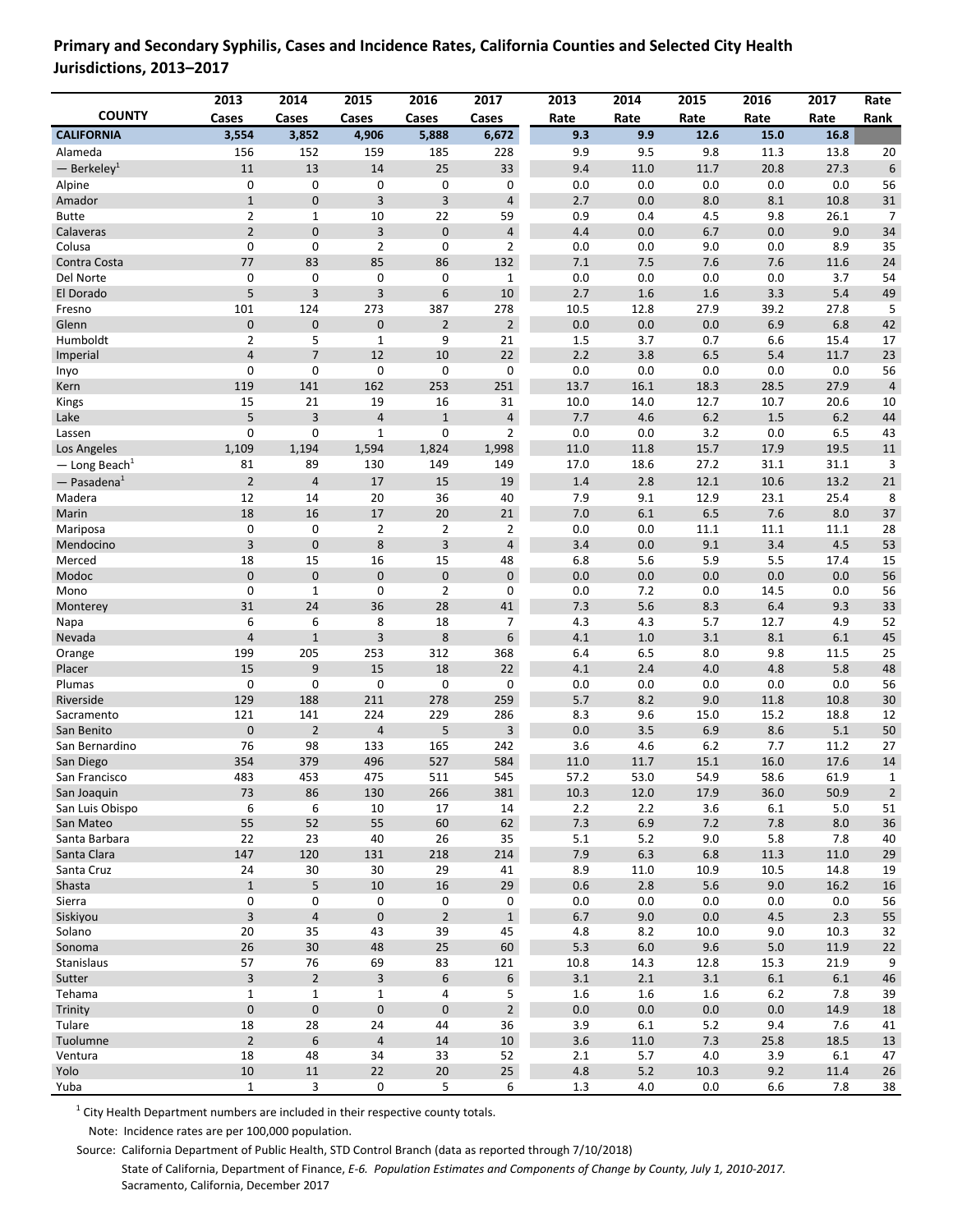| Cases<br>Rate<br>Rank<br>Cases<br>Cases<br>Cases<br>Cases<br>Rate<br>Rate<br>Rate<br>Rate<br><b>CALIFORNIA</b><br>6,446<br>7,257<br>13,719<br>9,405<br>11,213<br>16.8<br>18.7<br>24.1<br>28.5<br>34.6<br>Alameda<br>243<br>254<br>277<br>340<br>434<br>15.4<br>15.9<br>17.1<br>20.8<br>26.3<br>15<br>17<br>16<br>25<br>41<br>58<br>14.5<br>34.2<br>47.9<br>$\boldsymbol{6}$<br>13.5<br>21.0<br>$-$ Berkeley <sup>1</sup><br>$\mathbf 0$<br>0<br>0<br>0<br>0<br>0.0<br>0.0<br>0.0<br>0.0<br>0.0<br>56<br>Alpine<br>$\overline{2}$<br>$\mathbf{0}$<br>3<br>$\overline{4}$<br>$\overline{4}$<br>5.3<br>0.0<br>8.0<br>10.8<br>10.8<br>40<br>Amador<br>$\overline{2}$<br>3<br>14<br>33<br>76<br>0.9<br>1.3<br>6.2<br>14.7<br>33.6<br>11<br><b>Butte</b><br>5<br>$\overline{2}$<br>$\mathbf 0$<br>$\mathbf 0$<br>4.4<br>0.0<br>9.0<br>$\overline{\mathbf{4}}$<br>0.0<br>11.1<br>44<br>Calaveras<br>0<br>0<br>$\overline{2}$<br>$\mathbf 0$<br>17.7<br>Colusa<br>$\overline{4}$<br>0.0<br>0.0<br>9.0<br>0.0<br>29<br>106<br>137<br>9.7<br>30<br>122<br>149<br>194<br>$11.1\,$<br>12.3<br>13.2<br>17.0<br>Contra Costa<br>Del Norte<br>0<br>0<br>$\mathbf{1}$<br>0.0<br>0.0<br>0.0<br>3.7<br>3.7<br>55<br>0<br>1<br>6<br>3<br>$\overline{7}$<br>8<br>13<br>3.3<br>1.6<br>4.4<br>3.8<br>7.0<br>51<br>El Dorado<br>141<br>159<br>376<br>638<br>532<br>14.7<br>16.4<br>38.4<br>64.6<br>53.2<br>4<br>Fresno<br>$\pmb{0}$<br>$\pmb{0}$<br>$\overline{2}$<br>3<br>$0.0\,$<br>6.9<br>10.3<br>Glenn<br>0<br>0.0<br>0.0<br>43<br>3<br>6<br>2.2<br>Humboldt<br>$\overline{2}$<br>12<br>32<br>4.5<br>1.5<br>8.8<br>23.5<br>19<br>6.1<br>11<br>12<br>$18\,$<br>17<br>34<br>6.6<br>9.7<br>9.1<br>18.0<br>Imperial<br>28<br>0<br>0.0<br>0.0<br>0<br>0<br>0<br>$\overline{2}$<br>0.0<br>0.0<br>10.7<br>56<br>Inyo<br>161<br>42.1<br>200<br>253<br>374<br>436<br>18.5<br>22.8<br>28.6<br>48.5<br>5<br>Kern<br>17<br>26.7<br>36<br>40<br>30<br>11.3<br>24.1<br>20.1<br>47.1<br>$\overline{7}$<br>Kings<br>71<br>6<br>3<br>$\overline{4}$<br>$\overline{7}$<br>9.3<br>4.6<br>6.2<br>6.2<br>10.8<br>$\overline{4}$<br>41<br>Lake<br>0<br>0<br>$\mathbf{1}$<br>$\mathbf 0$<br>$\overline{2}$<br>0.0<br>0.0<br>3.2<br>0.0<br>6.5<br>53<br>Lassen<br>4,805<br>25.0<br>26.4<br>34.2<br>46.8<br>$\bf 8$<br>2,510<br>2,676<br>3,484<br>4,017<br>39.3<br>Los Angeles<br>150<br>183<br>274<br>307<br>343<br>31.5<br>38.3<br>57.3<br>64.1<br>71.5<br>3<br>$-$ Long Beach <sup>1</sup><br>12<br>31<br>35<br>36<br>8.6<br>10.0<br>22.0<br>24.7<br>25.0<br>14<br>17<br>$-$ Pasadena $1$<br>27.6<br>Madera<br>14<br>16<br>26<br>43<br>50<br>9.2<br>10.4<br>16.8<br>31.8<br>12<br>20<br>20<br>26<br>33<br>7.7<br>7.7<br>12.6<br>14.5<br>36<br>Marin<br>38<br>9.9<br>$\overline{2}$<br>$\overline{2}$<br>5.5<br>$\mathbf 1$<br>0<br>$\overline{2}$<br>0.0<br>11.1<br>11.1<br>11.1<br>38<br>Mariposa<br>3<br>$\mathbf 0$<br>8<br>3<br>6<br>3.4<br>6.7<br>52<br>0.0<br>9.1<br>3.4<br>Mendocino<br>19<br>20<br>23<br>26<br>7.2<br>8.6<br>9.6<br>7.3<br>23.9<br>18<br>Merced<br>66<br>$\mathbf 0$<br>$\mathbf 0$<br>0<br>$\pmb{0}$<br>$\pmb{0}$<br>0.0<br>0.0<br>0.0<br>Modoc<br>0.0<br>0.0<br>56<br>$\mathbf 0$<br>$\mathbf{1}$<br>$\overline{2}$<br>$\overline{2}$<br>0<br>0.0<br>7.2<br>0.0<br>56<br>Mono<br>14.4<br>14.5<br>56<br>41<br>45<br>45<br>9.6<br>10.5<br>$10.2\,$<br>15.8<br>34<br>70<br>12.9<br>Monterey<br>9<br>5.7<br>8<br>11<br>23<br>6.4<br>7.8<br>16.2<br>7.8<br>48<br>Napa<br>11<br>$\overline{4}$<br>$1\,$<br>8<br>$\overline{7}$<br>7.1<br>Nevada<br>3<br>4.1<br>1.0<br>3.1<br>8.1<br>49<br>25<br>316<br>350<br>456<br>555<br>10.2<br>11.2<br>14.4<br>17.5<br>21.5<br>687<br>Orange<br>5.2<br>19<br>10<br>23<br>27<br>34<br>2.7<br>6.2<br>7.2<br>8.9<br>45<br>Placer<br>$\mathbf 0$<br>0<br>0<br>0<br>0<br>0.0<br>0.0<br>0.0<br>0.0<br>0.0<br>56<br>Plumas<br>227<br>508<br>Riverside<br>330<br>413<br>545<br>10.0<br>14.3<br>17.7<br>21.5<br>22.8<br>21<br>147<br>10.1<br>22.7<br>29.9<br>203<br>337<br>341<br>454<br>13.8<br>22.6<br>13<br>Sacramento<br>$\pmb{0}$<br>$\overline{2}$<br>$\overline{7}$<br>5<br>6<br>0.0<br>3.5<br>12.2<br>8.6<br>10.3<br>42<br>San Benito<br>139<br>180<br>242<br>473<br>6.6<br>8.5<br>14.6<br>21.9<br>24<br>San Bernardino<br>314<br>11.4<br>596<br>682<br>841<br>990<br>1,133<br>18.6<br>25.7<br>30.0<br>34.1<br>$\mathsf 9$<br>San Diego<br>21.0<br>San Francisco<br>1,008<br>1,422<br>1,109<br>1,231<br>1,146<br>119.4<br>129.8<br>142.3<br>131.4<br>161.5<br>1<br>San Joaquin<br>103<br>120<br>198<br>430<br>687<br>14.6<br>16.7<br>27.2<br>58.2<br>91.7<br>$\overline{2}$<br>San Luis Obispo<br>9<br>8<br>19<br>20<br>24<br>3.3<br>2.9<br>6.9<br>8.6<br>7.2<br>46<br>76<br>San Mateo<br>77<br>97<br>113<br>124<br>10.3<br>10.0<br>12.7<br>14.7<br>16.0<br>33<br>Santa Barbara<br>24<br>$30\,$<br>62<br>53<br>73<br>$5.5\,$<br>6.8<br>13.9<br>11.8<br>16.2<br>32<br>413<br>$11.2\,$<br>Santa Clara<br>210<br>178<br>227<br>353<br>9.4<br>11.8<br>18.3<br>21.2<br>26<br>Santa Cruz<br>32<br>45<br>51<br>54<br>11.8<br>16.6<br>26.4<br>73<br>18.6<br>19.6<br>14<br>$\overline{7}$<br>6<br>12<br>24<br>46<br>3.4<br>3.9<br>6.7<br>13.5<br>25.8<br>Shasta<br>16<br>0<br>0<br>Sierra<br>0<br>0<br>0<br>0.0<br>0.0<br>0.0<br>0.0<br>0.0<br>56<br>$\overline{3}$<br>$\sqrt{4}$<br>$\pmb{0}$<br>$\overline{2}$<br>Siskiyou<br>$\overline{2}$<br>6.7<br>9.0<br>0.0<br>$4.5\,$<br>4.5<br>54<br>29<br>45<br>Solano<br>71<br>57<br>79<br>6.9<br>10.6<br>16.5<br>13.2<br>18.1<br>27<br>34<br>43<br>$77\,$<br>117<br>Sonoma<br>63<br>6.9<br>8.6<br>15.4<br>12.5<br>23.2<br>$20\,$<br>75<br>Stanislaus<br>101<br>111<br>130<br>187<br>19.0<br>20.6<br>23.9<br>33.9<br>14.2<br>10<br>$\overline{7}$<br>$\overline{\mathbf{3}}$<br>$\overline{2}$<br>3<br>$\boldsymbol{6}$<br>3.1<br>2.1<br>3.1<br>$6.1\,$<br>7.1<br>50<br>Sutter<br>$\mathbf 1$<br>5<br>5<br>$\overline{2}$<br>$\mathbf 1$<br>3.1<br>7.8<br>Tehama<br>1.6<br>1.6<br>7.8<br>47<br>$\mathbf 0$<br>$\pmb{0}$<br>$\pmb{0}$<br>$\pmb{0}$<br>3<br>Trinity<br>0.0<br>0.0<br>0.0<br>0.0<br>22.3<br>$22\,$<br>42<br>23<br>51<br>5.0<br>9.1<br>21.4<br>15.0<br>35<br>Tulare<br>100<br>71<br>11.0<br>$\overline{2}$<br>$\overline{\phantom{a}}$<br>5<br>$12\,$<br>22.2<br>Tuolumne<br>14<br>3.6<br>12.8<br>9.2<br>25.8<br>23<br>31<br>71<br>53<br>55<br>94<br>3.7<br>8.4<br>$6.2\,$<br>6.4<br>11.0<br>39<br>Ventura<br>19<br>33<br>32<br>10<br>36<br>4.8<br>9.1<br>15.5<br>14.8<br>16.4<br>Yolo<br>31<br>$\mathbf 1$<br>3<br>$\overline{7}$<br>Yuba<br>0<br>10<br>$1.3$<br>$0.0\,$<br>9.2<br>13.0<br>4.0<br>37 |               | 2013 | 2014 | 2015 | 2016 | 2017 | 2013 | 2014 | 2015 | 2016 | 2017 | Rate |
|---------------------------------------------------------------------------------------------------------------------------------------------------------------------------------------------------------------------------------------------------------------------------------------------------------------------------------------------------------------------------------------------------------------------------------------------------------------------------------------------------------------------------------------------------------------------------------------------------------------------------------------------------------------------------------------------------------------------------------------------------------------------------------------------------------------------------------------------------------------------------------------------------------------------------------------------------------------------------------------------------------------------------------------------------------------------------------------------------------------------------------------------------------------------------------------------------------------------------------------------------------------------------------------------------------------------------------------------------------------------------------------------------------------------------------------------------------------------------------------------------------------------------------------------------------------------------------------------------------------------------------------------------------------------------------------------------------------------------------------------------------------------------------------------------------------------------------------------------------------------------------------------------------------------------------------------------------------------------------------------------------------------------------------------------------------------------------------------------------------------------------------------------------------------------------------------------------------------------------------------------------------------------------------------------------------------------------------------------------------------------------------------------------------------------------------------------------------------------------------------------------------------------------------------------------------------------------------------------------------------------------------------------------------------------------------------------------------------------------------------------------------------------------------------------------------------------------------------------------------------------------------------------------------------------------------------------------------------------------------------------------------------------------------------------------------------------------------------------------------------------------------------------------------------------------------------------------------------------------------------------------------------------------------------------------------------------------------------------------------------------------------------------------------------------------------------------------------------------------------------------------------------------------------------------------------------------------------------------------------------------------------------------------------------------------------------------------------------------------------------------------------------------------------------------------------------------------------------------------------------------------------------------------------------------------------------------------------------------------------------------------------------------------------------------------------------------------------------------------------------------------------------------------------------------------------------------------------------------------------------------------------------------------------------------------------------------------------------------------------------------------------------------------------------------------------------------------------------------------------------------------------------------------------------------------------------------------------------------------------------------------------------------------------------------------------------------------------------------------------------------------------------------------------------------------------------------------------------------------------------------------------------------------------------------------------------------------------------------------------------------------------------------------------------------------------------------------------------------------------------------------------------------------------------------------------------------------------------------------------------------------------------------------------------------------------------------------------------------------------------------------------------------------------------------------------------------------------------------------------------------------------------------------------------------------------------------------------------------------------------------------------------------------------------------------------------------------------------------------------------------------------------------------------------------------------------------------------------------------------------------------------------------------------------------------------------------------------------------------------------------------------------------------------------------------------------------------------------------------------------------------------------------------------------------------------------------------------------------------------------------------------------------------------------------------------------------------------------------------------------------------------------------------------------------------------------------------------------------------------------------------------------------------------------------------------------|---------------|------|------|------|------|------|------|------|------|------|------|------|
|                                                                                                                                                                                                                                                                                                                                                                                                                                                                                                                                                                                                                                                                                                                                                                                                                                                                                                                                                                                                                                                                                                                                                                                                                                                                                                                                                                                                                                                                                                                                                                                                                                                                                                                                                                                                                                                                                                                                                                                                                                                                                                                                                                                                                                                                                                                                                                                                                                                                                                                                                                                                                                                                                                                                                                                                                                                                                                                                                                                                                                                                                                                                                                                                                                                                                                                                                                                                                                                                                                                                                                                                                                                                                                                                                                                                                                                                                                                                                                                                                                                                                                                                                                                                                                                                                                                                                                                                                                                                                                                                                                                                                                                                                                                                                                                                                                                                                                                                                                                                                                                                                                                                                                                                                                                                                                                                                                                                                                                                                                                                                                                                                                                                                                                                                                                                                                                                                                                                                                                                                                                                                                                                                                                                                                                                                                                                                                                                                                                                                                                                                                     | <b>COUNTY</b> |      |      |      |      |      |      |      |      |      |      |      |
|                                                                                                                                                                                                                                                                                                                                                                                                                                                                                                                                                                                                                                                                                                                                                                                                                                                                                                                                                                                                                                                                                                                                                                                                                                                                                                                                                                                                                                                                                                                                                                                                                                                                                                                                                                                                                                                                                                                                                                                                                                                                                                                                                                                                                                                                                                                                                                                                                                                                                                                                                                                                                                                                                                                                                                                                                                                                                                                                                                                                                                                                                                                                                                                                                                                                                                                                                                                                                                                                                                                                                                                                                                                                                                                                                                                                                                                                                                                                                                                                                                                                                                                                                                                                                                                                                                                                                                                                                                                                                                                                                                                                                                                                                                                                                                                                                                                                                                                                                                                                                                                                                                                                                                                                                                                                                                                                                                                                                                                                                                                                                                                                                                                                                                                                                                                                                                                                                                                                                                                                                                                                                                                                                                                                                                                                                                                                                                                                                                                                                                                                                                     |               |      |      |      |      |      |      |      |      |      |      |      |
|                                                                                                                                                                                                                                                                                                                                                                                                                                                                                                                                                                                                                                                                                                                                                                                                                                                                                                                                                                                                                                                                                                                                                                                                                                                                                                                                                                                                                                                                                                                                                                                                                                                                                                                                                                                                                                                                                                                                                                                                                                                                                                                                                                                                                                                                                                                                                                                                                                                                                                                                                                                                                                                                                                                                                                                                                                                                                                                                                                                                                                                                                                                                                                                                                                                                                                                                                                                                                                                                                                                                                                                                                                                                                                                                                                                                                                                                                                                                                                                                                                                                                                                                                                                                                                                                                                                                                                                                                                                                                                                                                                                                                                                                                                                                                                                                                                                                                                                                                                                                                                                                                                                                                                                                                                                                                                                                                                                                                                                                                                                                                                                                                                                                                                                                                                                                                                                                                                                                                                                                                                                                                                                                                                                                                                                                                                                                                                                                                                                                                                                                                                     |               |      |      |      |      |      |      |      |      |      |      |      |
|                                                                                                                                                                                                                                                                                                                                                                                                                                                                                                                                                                                                                                                                                                                                                                                                                                                                                                                                                                                                                                                                                                                                                                                                                                                                                                                                                                                                                                                                                                                                                                                                                                                                                                                                                                                                                                                                                                                                                                                                                                                                                                                                                                                                                                                                                                                                                                                                                                                                                                                                                                                                                                                                                                                                                                                                                                                                                                                                                                                                                                                                                                                                                                                                                                                                                                                                                                                                                                                                                                                                                                                                                                                                                                                                                                                                                                                                                                                                                                                                                                                                                                                                                                                                                                                                                                                                                                                                                                                                                                                                                                                                                                                                                                                                                                                                                                                                                                                                                                                                                                                                                                                                                                                                                                                                                                                                                                                                                                                                                                                                                                                                                                                                                                                                                                                                                                                                                                                                                                                                                                                                                                                                                                                                                                                                                                                                                                                                                                                                                                                                                                     |               |      |      |      |      |      |      |      |      |      |      |      |
|                                                                                                                                                                                                                                                                                                                                                                                                                                                                                                                                                                                                                                                                                                                                                                                                                                                                                                                                                                                                                                                                                                                                                                                                                                                                                                                                                                                                                                                                                                                                                                                                                                                                                                                                                                                                                                                                                                                                                                                                                                                                                                                                                                                                                                                                                                                                                                                                                                                                                                                                                                                                                                                                                                                                                                                                                                                                                                                                                                                                                                                                                                                                                                                                                                                                                                                                                                                                                                                                                                                                                                                                                                                                                                                                                                                                                                                                                                                                                                                                                                                                                                                                                                                                                                                                                                                                                                                                                                                                                                                                                                                                                                                                                                                                                                                                                                                                                                                                                                                                                                                                                                                                                                                                                                                                                                                                                                                                                                                                                                                                                                                                                                                                                                                                                                                                                                                                                                                                                                                                                                                                                                                                                                                                                                                                                                                                                                                                                                                                                                                                                                     |               |      |      |      |      |      |      |      |      |      |      |      |
|                                                                                                                                                                                                                                                                                                                                                                                                                                                                                                                                                                                                                                                                                                                                                                                                                                                                                                                                                                                                                                                                                                                                                                                                                                                                                                                                                                                                                                                                                                                                                                                                                                                                                                                                                                                                                                                                                                                                                                                                                                                                                                                                                                                                                                                                                                                                                                                                                                                                                                                                                                                                                                                                                                                                                                                                                                                                                                                                                                                                                                                                                                                                                                                                                                                                                                                                                                                                                                                                                                                                                                                                                                                                                                                                                                                                                                                                                                                                                                                                                                                                                                                                                                                                                                                                                                                                                                                                                                                                                                                                                                                                                                                                                                                                                                                                                                                                                                                                                                                                                                                                                                                                                                                                                                                                                                                                                                                                                                                                                                                                                                                                                                                                                                                                                                                                                                                                                                                                                                                                                                                                                                                                                                                                                                                                                                                                                                                                                                                                                                                                                                     |               |      |      |      |      |      |      |      |      |      |      |      |
|                                                                                                                                                                                                                                                                                                                                                                                                                                                                                                                                                                                                                                                                                                                                                                                                                                                                                                                                                                                                                                                                                                                                                                                                                                                                                                                                                                                                                                                                                                                                                                                                                                                                                                                                                                                                                                                                                                                                                                                                                                                                                                                                                                                                                                                                                                                                                                                                                                                                                                                                                                                                                                                                                                                                                                                                                                                                                                                                                                                                                                                                                                                                                                                                                                                                                                                                                                                                                                                                                                                                                                                                                                                                                                                                                                                                                                                                                                                                                                                                                                                                                                                                                                                                                                                                                                                                                                                                                                                                                                                                                                                                                                                                                                                                                                                                                                                                                                                                                                                                                                                                                                                                                                                                                                                                                                                                                                                                                                                                                                                                                                                                                                                                                                                                                                                                                                                                                                                                                                                                                                                                                                                                                                                                                                                                                                                                                                                                                                                                                                                                                                     |               |      |      |      |      |      |      |      |      |      |      |      |
|                                                                                                                                                                                                                                                                                                                                                                                                                                                                                                                                                                                                                                                                                                                                                                                                                                                                                                                                                                                                                                                                                                                                                                                                                                                                                                                                                                                                                                                                                                                                                                                                                                                                                                                                                                                                                                                                                                                                                                                                                                                                                                                                                                                                                                                                                                                                                                                                                                                                                                                                                                                                                                                                                                                                                                                                                                                                                                                                                                                                                                                                                                                                                                                                                                                                                                                                                                                                                                                                                                                                                                                                                                                                                                                                                                                                                                                                                                                                                                                                                                                                                                                                                                                                                                                                                                                                                                                                                                                                                                                                                                                                                                                                                                                                                                                                                                                                                                                                                                                                                                                                                                                                                                                                                                                                                                                                                                                                                                                                                                                                                                                                                                                                                                                                                                                                                                                                                                                                                                                                                                                                                                                                                                                                                                                                                                                                                                                                                                                                                                                                                                     |               |      |      |      |      |      |      |      |      |      |      |      |
|                                                                                                                                                                                                                                                                                                                                                                                                                                                                                                                                                                                                                                                                                                                                                                                                                                                                                                                                                                                                                                                                                                                                                                                                                                                                                                                                                                                                                                                                                                                                                                                                                                                                                                                                                                                                                                                                                                                                                                                                                                                                                                                                                                                                                                                                                                                                                                                                                                                                                                                                                                                                                                                                                                                                                                                                                                                                                                                                                                                                                                                                                                                                                                                                                                                                                                                                                                                                                                                                                                                                                                                                                                                                                                                                                                                                                                                                                                                                                                                                                                                                                                                                                                                                                                                                                                                                                                                                                                                                                                                                                                                                                                                                                                                                                                                                                                                                                                                                                                                                                                                                                                                                                                                                                                                                                                                                                                                                                                                                                                                                                                                                                                                                                                                                                                                                                                                                                                                                                                                                                                                                                                                                                                                                                                                                                                                                                                                                                                                                                                                                                                     |               |      |      |      |      |      |      |      |      |      |      |      |
|                                                                                                                                                                                                                                                                                                                                                                                                                                                                                                                                                                                                                                                                                                                                                                                                                                                                                                                                                                                                                                                                                                                                                                                                                                                                                                                                                                                                                                                                                                                                                                                                                                                                                                                                                                                                                                                                                                                                                                                                                                                                                                                                                                                                                                                                                                                                                                                                                                                                                                                                                                                                                                                                                                                                                                                                                                                                                                                                                                                                                                                                                                                                                                                                                                                                                                                                                                                                                                                                                                                                                                                                                                                                                                                                                                                                                                                                                                                                                                                                                                                                                                                                                                                                                                                                                                                                                                                                                                                                                                                                                                                                                                                                                                                                                                                                                                                                                                                                                                                                                                                                                                                                                                                                                                                                                                                                                                                                                                                                                                                                                                                                                                                                                                                                                                                                                                                                                                                                                                                                                                                                                                                                                                                                                                                                                                                                                                                                                                                                                                                                                                     |               |      |      |      |      |      |      |      |      |      |      |      |
|                                                                                                                                                                                                                                                                                                                                                                                                                                                                                                                                                                                                                                                                                                                                                                                                                                                                                                                                                                                                                                                                                                                                                                                                                                                                                                                                                                                                                                                                                                                                                                                                                                                                                                                                                                                                                                                                                                                                                                                                                                                                                                                                                                                                                                                                                                                                                                                                                                                                                                                                                                                                                                                                                                                                                                                                                                                                                                                                                                                                                                                                                                                                                                                                                                                                                                                                                                                                                                                                                                                                                                                                                                                                                                                                                                                                                                                                                                                                                                                                                                                                                                                                                                                                                                                                                                                                                                                                                                                                                                                                                                                                                                                                                                                                                                                                                                                                                                                                                                                                                                                                                                                                                                                                                                                                                                                                                                                                                                                                                                                                                                                                                                                                                                                                                                                                                                                                                                                                                                                                                                                                                                                                                                                                                                                                                                                                                                                                                                                                                                                                                                     |               |      |      |      |      |      |      |      |      |      |      |      |
|                                                                                                                                                                                                                                                                                                                                                                                                                                                                                                                                                                                                                                                                                                                                                                                                                                                                                                                                                                                                                                                                                                                                                                                                                                                                                                                                                                                                                                                                                                                                                                                                                                                                                                                                                                                                                                                                                                                                                                                                                                                                                                                                                                                                                                                                                                                                                                                                                                                                                                                                                                                                                                                                                                                                                                                                                                                                                                                                                                                                                                                                                                                                                                                                                                                                                                                                                                                                                                                                                                                                                                                                                                                                                                                                                                                                                                                                                                                                                                                                                                                                                                                                                                                                                                                                                                                                                                                                                                                                                                                                                                                                                                                                                                                                                                                                                                                                                                                                                                                                                                                                                                                                                                                                                                                                                                                                                                                                                                                                                                                                                                                                                                                                                                                                                                                                                                                                                                                                                                                                                                                                                                                                                                                                                                                                                                                                                                                                                                                                                                                                                                     |               |      |      |      |      |      |      |      |      |      |      |      |
|                                                                                                                                                                                                                                                                                                                                                                                                                                                                                                                                                                                                                                                                                                                                                                                                                                                                                                                                                                                                                                                                                                                                                                                                                                                                                                                                                                                                                                                                                                                                                                                                                                                                                                                                                                                                                                                                                                                                                                                                                                                                                                                                                                                                                                                                                                                                                                                                                                                                                                                                                                                                                                                                                                                                                                                                                                                                                                                                                                                                                                                                                                                                                                                                                                                                                                                                                                                                                                                                                                                                                                                                                                                                                                                                                                                                                                                                                                                                                                                                                                                                                                                                                                                                                                                                                                                                                                                                                                                                                                                                                                                                                                                                                                                                                                                                                                                                                                                                                                                                                                                                                                                                                                                                                                                                                                                                                                                                                                                                                                                                                                                                                                                                                                                                                                                                                                                                                                                                                                                                                                                                                                                                                                                                                                                                                                                                                                                                                                                                                                                                                                     |               |      |      |      |      |      |      |      |      |      |      |      |
|                                                                                                                                                                                                                                                                                                                                                                                                                                                                                                                                                                                                                                                                                                                                                                                                                                                                                                                                                                                                                                                                                                                                                                                                                                                                                                                                                                                                                                                                                                                                                                                                                                                                                                                                                                                                                                                                                                                                                                                                                                                                                                                                                                                                                                                                                                                                                                                                                                                                                                                                                                                                                                                                                                                                                                                                                                                                                                                                                                                                                                                                                                                                                                                                                                                                                                                                                                                                                                                                                                                                                                                                                                                                                                                                                                                                                                                                                                                                                                                                                                                                                                                                                                                                                                                                                                                                                                                                                                                                                                                                                                                                                                                                                                                                                                                                                                                                                                                                                                                                                                                                                                                                                                                                                                                                                                                                                                                                                                                                                                                                                                                                                                                                                                                                                                                                                                                                                                                                                                                                                                                                                                                                                                                                                                                                                                                                                                                                                                                                                                                                                                     |               |      |      |      |      |      |      |      |      |      |      |      |
|                                                                                                                                                                                                                                                                                                                                                                                                                                                                                                                                                                                                                                                                                                                                                                                                                                                                                                                                                                                                                                                                                                                                                                                                                                                                                                                                                                                                                                                                                                                                                                                                                                                                                                                                                                                                                                                                                                                                                                                                                                                                                                                                                                                                                                                                                                                                                                                                                                                                                                                                                                                                                                                                                                                                                                                                                                                                                                                                                                                                                                                                                                                                                                                                                                                                                                                                                                                                                                                                                                                                                                                                                                                                                                                                                                                                                                                                                                                                                                                                                                                                                                                                                                                                                                                                                                                                                                                                                                                                                                                                                                                                                                                                                                                                                                                                                                                                                                                                                                                                                                                                                                                                                                                                                                                                                                                                                                                                                                                                                                                                                                                                                                                                                                                                                                                                                                                                                                                                                                                                                                                                                                                                                                                                                                                                                                                                                                                                                                                                                                                                                                     |               |      |      |      |      |      |      |      |      |      |      |      |
|                                                                                                                                                                                                                                                                                                                                                                                                                                                                                                                                                                                                                                                                                                                                                                                                                                                                                                                                                                                                                                                                                                                                                                                                                                                                                                                                                                                                                                                                                                                                                                                                                                                                                                                                                                                                                                                                                                                                                                                                                                                                                                                                                                                                                                                                                                                                                                                                                                                                                                                                                                                                                                                                                                                                                                                                                                                                                                                                                                                                                                                                                                                                                                                                                                                                                                                                                                                                                                                                                                                                                                                                                                                                                                                                                                                                                                                                                                                                                                                                                                                                                                                                                                                                                                                                                                                                                                                                                                                                                                                                                                                                                                                                                                                                                                                                                                                                                                                                                                                                                                                                                                                                                                                                                                                                                                                                                                                                                                                                                                                                                                                                                                                                                                                                                                                                                                                                                                                                                                                                                                                                                                                                                                                                                                                                                                                                                                                                                                                                                                                                                                     |               |      |      |      |      |      |      |      |      |      |      |      |
|                                                                                                                                                                                                                                                                                                                                                                                                                                                                                                                                                                                                                                                                                                                                                                                                                                                                                                                                                                                                                                                                                                                                                                                                                                                                                                                                                                                                                                                                                                                                                                                                                                                                                                                                                                                                                                                                                                                                                                                                                                                                                                                                                                                                                                                                                                                                                                                                                                                                                                                                                                                                                                                                                                                                                                                                                                                                                                                                                                                                                                                                                                                                                                                                                                                                                                                                                                                                                                                                                                                                                                                                                                                                                                                                                                                                                                                                                                                                                                                                                                                                                                                                                                                                                                                                                                                                                                                                                                                                                                                                                                                                                                                                                                                                                                                                                                                                                                                                                                                                                                                                                                                                                                                                                                                                                                                                                                                                                                                                                                                                                                                                                                                                                                                                                                                                                                                                                                                                                                                                                                                                                                                                                                                                                                                                                                                                                                                                                                                                                                                                                                     |               |      |      |      |      |      |      |      |      |      |      |      |
|                                                                                                                                                                                                                                                                                                                                                                                                                                                                                                                                                                                                                                                                                                                                                                                                                                                                                                                                                                                                                                                                                                                                                                                                                                                                                                                                                                                                                                                                                                                                                                                                                                                                                                                                                                                                                                                                                                                                                                                                                                                                                                                                                                                                                                                                                                                                                                                                                                                                                                                                                                                                                                                                                                                                                                                                                                                                                                                                                                                                                                                                                                                                                                                                                                                                                                                                                                                                                                                                                                                                                                                                                                                                                                                                                                                                                                                                                                                                                                                                                                                                                                                                                                                                                                                                                                                                                                                                                                                                                                                                                                                                                                                                                                                                                                                                                                                                                                                                                                                                                                                                                                                                                                                                                                                                                                                                                                                                                                                                                                                                                                                                                                                                                                                                                                                                                                                                                                                                                                                                                                                                                                                                                                                                                                                                                                                                                                                                                                                                                                                                                                     |               |      |      |      |      |      |      |      |      |      |      |      |
|                                                                                                                                                                                                                                                                                                                                                                                                                                                                                                                                                                                                                                                                                                                                                                                                                                                                                                                                                                                                                                                                                                                                                                                                                                                                                                                                                                                                                                                                                                                                                                                                                                                                                                                                                                                                                                                                                                                                                                                                                                                                                                                                                                                                                                                                                                                                                                                                                                                                                                                                                                                                                                                                                                                                                                                                                                                                                                                                                                                                                                                                                                                                                                                                                                                                                                                                                                                                                                                                                                                                                                                                                                                                                                                                                                                                                                                                                                                                                                                                                                                                                                                                                                                                                                                                                                                                                                                                                                                                                                                                                                                                                                                                                                                                                                                                                                                                                                                                                                                                                                                                                                                                                                                                                                                                                                                                                                                                                                                                                                                                                                                                                                                                                                                                                                                                                                                                                                                                                                                                                                                                                                                                                                                                                                                                                                                                                                                                                                                                                                                                                                     |               |      |      |      |      |      |      |      |      |      |      |      |
|                                                                                                                                                                                                                                                                                                                                                                                                                                                                                                                                                                                                                                                                                                                                                                                                                                                                                                                                                                                                                                                                                                                                                                                                                                                                                                                                                                                                                                                                                                                                                                                                                                                                                                                                                                                                                                                                                                                                                                                                                                                                                                                                                                                                                                                                                                                                                                                                                                                                                                                                                                                                                                                                                                                                                                                                                                                                                                                                                                                                                                                                                                                                                                                                                                                                                                                                                                                                                                                                                                                                                                                                                                                                                                                                                                                                                                                                                                                                                                                                                                                                                                                                                                                                                                                                                                                                                                                                                                                                                                                                                                                                                                                                                                                                                                                                                                                                                                                                                                                                                                                                                                                                                                                                                                                                                                                                                                                                                                                                                                                                                                                                                                                                                                                                                                                                                                                                                                                                                                                                                                                                                                                                                                                                                                                                                                                                                                                                                                                                                                                                                                     |               |      |      |      |      |      |      |      |      |      |      |      |
|                                                                                                                                                                                                                                                                                                                                                                                                                                                                                                                                                                                                                                                                                                                                                                                                                                                                                                                                                                                                                                                                                                                                                                                                                                                                                                                                                                                                                                                                                                                                                                                                                                                                                                                                                                                                                                                                                                                                                                                                                                                                                                                                                                                                                                                                                                                                                                                                                                                                                                                                                                                                                                                                                                                                                                                                                                                                                                                                                                                                                                                                                                                                                                                                                                                                                                                                                                                                                                                                                                                                                                                                                                                                                                                                                                                                                                                                                                                                                                                                                                                                                                                                                                                                                                                                                                                                                                                                                                                                                                                                                                                                                                                                                                                                                                                                                                                                                                                                                                                                                                                                                                                                                                                                                                                                                                                                                                                                                                                                                                                                                                                                                                                                                                                                                                                                                                                                                                                                                                                                                                                                                                                                                                                                                                                                                                                                                                                                                                                                                                                                                                     |               |      |      |      |      |      |      |      |      |      |      |      |
|                                                                                                                                                                                                                                                                                                                                                                                                                                                                                                                                                                                                                                                                                                                                                                                                                                                                                                                                                                                                                                                                                                                                                                                                                                                                                                                                                                                                                                                                                                                                                                                                                                                                                                                                                                                                                                                                                                                                                                                                                                                                                                                                                                                                                                                                                                                                                                                                                                                                                                                                                                                                                                                                                                                                                                                                                                                                                                                                                                                                                                                                                                                                                                                                                                                                                                                                                                                                                                                                                                                                                                                                                                                                                                                                                                                                                                                                                                                                                                                                                                                                                                                                                                                                                                                                                                                                                                                                                                                                                                                                                                                                                                                                                                                                                                                                                                                                                                                                                                                                                                                                                                                                                                                                                                                                                                                                                                                                                                                                                                                                                                                                                                                                                                                                                                                                                                                                                                                                                                                                                                                                                                                                                                                                                                                                                                                                                                                                                                                                                                                                                                     |               |      |      |      |      |      |      |      |      |      |      |      |
|                                                                                                                                                                                                                                                                                                                                                                                                                                                                                                                                                                                                                                                                                                                                                                                                                                                                                                                                                                                                                                                                                                                                                                                                                                                                                                                                                                                                                                                                                                                                                                                                                                                                                                                                                                                                                                                                                                                                                                                                                                                                                                                                                                                                                                                                                                                                                                                                                                                                                                                                                                                                                                                                                                                                                                                                                                                                                                                                                                                                                                                                                                                                                                                                                                                                                                                                                                                                                                                                                                                                                                                                                                                                                                                                                                                                                                                                                                                                                                                                                                                                                                                                                                                                                                                                                                                                                                                                                                                                                                                                                                                                                                                                                                                                                                                                                                                                                                                                                                                                                                                                                                                                                                                                                                                                                                                                                                                                                                                                                                                                                                                                                                                                                                                                                                                                                                                                                                                                                                                                                                                                                                                                                                                                                                                                                                                                                                                                                                                                                                                                                                     |               |      |      |      |      |      |      |      |      |      |      |      |
|                                                                                                                                                                                                                                                                                                                                                                                                                                                                                                                                                                                                                                                                                                                                                                                                                                                                                                                                                                                                                                                                                                                                                                                                                                                                                                                                                                                                                                                                                                                                                                                                                                                                                                                                                                                                                                                                                                                                                                                                                                                                                                                                                                                                                                                                                                                                                                                                                                                                                                                                                                                                                                                                                                                                                                                                                                                                                                                                                                                                                                                                                                                                                                                                                                                                                                                                                                                                                                                                                                                                                                                                                                                                                                                                                                                                                                                                                                                                                                                                                                                                                                                                                                                                                                                                                                                                                                                                                                                                                                                                                                                                                                                                                                                                                                                                                                                                                                                                                                                                                                                                                                                                                                                                                                                                                                                                                                                                                                                                                                                                                                                                                                                                                                                                                                                                                                                                                                                                                                                                                                                                                                                                                                                                                                                                                                                                                                                                                                                                                                                                                                     |               |      |      |      |      |      |      |      |      |      |      |      |
|                                                                                                                                                                                                                                                                                                                                                                                                                                                                                                                                                                                                                                                                                                                                                                                                                                                                                                                                                                                                                                                                                                                                                                                                                                                                                                                                                                                                                                                                                                                                                                                                                                                                                                                                                                                                                                                                                                                                                                                                                                                                                                                                                                                                                                                                                                                                                                                                                                                                                                                                                                                                                                                                                                                                                                                                                                                                                                                                                                                                                                                                                                                                                                                                                                                                                                                                                                                                                                                                                                                                                                                                                                                                                                                                                                                                                                                                                                                                                                                                                                                                                                                                                                                                                                                                                                                                                                                                                                                                                                                                                                                                                                                                                                                                                                                                                                                                                                                                                                                                                                                                                                                                                                                                                                                                                                                                                                                                                                                                                                                                                                                                                                                                                                                                                                                                                                                                                                                                                                                                                                                                                                                                                                                                                                                                                                                                                                                                                                                                                                                                                                     |               |      |      |      |      |      |      |      |      |      |      |      |
|                                                                                                                                                                                                                                                                                                                                                                                                                                                                                                                                                                                                                                                                                                                                                                                                                                                                                                                                                                                                                                                                                                                                                                                                                                                                                                                                                                                                                                                                                                                                                                                                                                                                                                                                                                                                                                                                                                                                                                                                                                                                                                                                                                                                                                                                                                                                                                                                                                                                                                                                                                                                                                                                                                                                                                                                                                                                                                                                                                                                                                                                                                                                                                                                                                                                                                                                                                                                                                                                                                                                                                                                                                                                                                                                                                                                                                                                                                                                                                                                                                                                                                                                                                                                                                                                                                                                                                                                                                                                                                                                                                                                                                                                                                                                                                                                                                                                                                                                                                                                                                                                                                                                                                                                                                                                                                                                                                                                                                                                                                                                                                                                                                                                                                                                                                                                                                                                                                                                                                                                                                                                                                                                                                                                                                                                                                                                                                                                                                                                                                                                                                     |               |      |      |      |      |      |      |      |      |      |      |      |
|                                                                                                                                                                                                                                                                                                                                                                                                                                                                                                                                                                                                                                                                                                                                                                                                                                                                                                                                                                                                                                                                                                                                                                                                                                                                                                                                                                                                                                                                                                                                                                                                                                                                                                                                                                                                                                                                                                                                                                                                                                                                                                                                                                                                                                                                                                                                                                                                                                                                                                                                                                                                                                                                                                                                                                                                                                                                                                                                                                                                                                                                                                                                                                                                                                                                                                                                                                                                                                                                                                                                                                                                                                                                                                                                                                                                                                                                                                                                                                                                                                                                                                                                                                                                                                                                                                                                                                                                                                                                                                                                                                                                                                                                                                                                                                                                                                                                                                                                                                                                                                                                                                                                                                                                                                                                                                                                                                                                                                                                                                                                                                                                                                                                                                                                                                                                                                                                                                                                                                                                                                                                                                                                                                                                                                                                                                                                                                                                                                                                                                                                                                     |               |      |      |      |      |      |      |      |      |      |      |      |
|                                                                                                                                                                                                                                                                                                                                                                                                                                                                                                                                                                                                                                                                                                                                                                                                                                                                                                                                                                                                                                                                                                                                                                                                                                                                                                                                                                                                                                                                                                                                                                                                                                                                                                                                                                                                                                                                                                                                                                                                                                                                                                                                                                                                                                                                                                                                                                                                                                                                                                                                                                                                                                                                                                                                                                                                                                                                                                                                                                                                                                                                                                                                                                                                                                                                                                                                                                                                                                                                                                                                                                                                                                                                                                                                                                                                                                                                                                                                                                                                                                                                                                                                                                                                                                                                                                                                                                                                                                                                                                                                                                                                                                                                                                                                                                                                                                                                                                                                                                                                                                                                                                                                                                                                                                                                                                                                                                                                                                                                                                                                                                                                                                                                                                                                                                                                                                                                                                                                                                                                                                                                                                                                                                                                                                                                                                                                                                                                                                                                                                                                                                     |               |      |      |      |      |      |      |      |      |      |      |      |
|                                                                                                                                                                                                                                                                                                                                                                                                                                                                                                                                                                                                                                                                                                                                                                                                                                                                                                                                                                                                                                                                                                                                                                                                                                                                                                                                                                                                                                                                                                                                                                                                                                                                                                                                                                                                                                                                                                                                                                                                                                                                                                                                                                                                                                                                                                                                                                                                                                                                                                                                                                                                                                                                                                                                                                                                                                                                                                                                                                                                                                                                                                                                                                                                                                                                                                                                                                                                                                                                                                                                                                                                                                                                                                                                                                                                                                                                                                                                                                                                                                                                                                                                                                                                                                                                                                                                                                                                                                                                                                                                                                                                                                                                                                                                                                                                                                                                                                                                                                                                                                                                                                                                                                                                                                                                                                                                                                                                                                                                                                                                                                                                                                                                                                                                                                                                                                                                                                                                                                                                                                                                                                                                                                                                                                                                                                                                                                                                                                                                                                                                                                     |               |      |      |      |      |      |      |      |      |      |      |      |
|                                                                                                                                                                                                                                                                                                                                                                                                                                                                                                                                                                                                                                                                                                                                                                                                                                                                                                                                                                                                                                                                                                                                                                                                                                                                                                                                                                                                                                                                                                                                                                                                                                                                                                                                                                                                                                                                                                                                                                                                                                                                                                                                                                                                                                                                                                                                                                                                                                                                                                                                                                                                                                                                                                                                                                                                                                                                                                                                                                                                                                                                                                                                                                                                                                                                                                                                                                                                                                                                                                                                                                                                                                                                                                                                                                                                                                                                                                                                                                                                                                                                                                                                                                                                                                                                                                                                                                                                                                                                                                                                                                                                                                                                                                                                                                                                                                                                                                                                                                                                                                                                                                                                                                                                                                                                                                                                                                                                                                                                                                                                                                                                                                                                                                                                                                                                                                                                                                                                                                                                                                                                                                                                                                                                                                                                                                                                                                                                                                                                                                                                                                     |               |      |      |      |      |      |      |      |      |      |      |      |
|                                                                                                                                                                                                                                                                                                                                                                                                                                                                                                                                                                                                                                                                                                                                                                                                                                                                                                                                                                                                                                                                                                                                                                                                                                                                                                                                                                                                                                                                                                                                                                                                                                                                                                                                                                                                                                                                                                                                                                                                                                                                                                                                                                                                                                                                                                                                                                                                                                                                                                                                                                                                                                                                                                                                                                                                                                                                                                                                                                                                                                                                                                                                                                                                                                                                                                                                                                                                                                                                                                                                                                                                                                                                                                                                                                                                                                                                                                                                                                                                                                                                                                                                                                                                                                                                                                                                                                                                                                                                                                                                                                                                                                                                                                                                                                                                                                                                                                                                                                                                                                                                                                                                                                                                                                                                                                                                                                                                                                                                                                                                                                                                                                                                                                                                                                                                                                                                                                                                                                                                                                                                                                                                                                                                                                                                                                                                                                                                                                                                                                                                                                     |               |      |      |      |      |      |      |      |      |      |      |      |
|                                                                                                                                                                                                                                                                                                                                                                                                                                                                                                                                                                                                                                                                                                                                                                                                                                                                                                                                                                                                                                                                                                                                                                                                                                                                                                                                                                                                                                                                                                                                                                                                                                                                                                                                                                                                                                                                                                                                                                                                                                                                                                                                                                                                                                                                                                                                                                                                                                                                                                                                                                                                                                                                                                                                                                                                                                                                                                                                                                                                                                                                                                                                                                                                                                                                                                                                                                                                                                                                                                                                                                                                                                                                                                                                                                                                                                                                                                                                                                                                                                                                                                                                                                                                                                                                                                                                                                                                                                                                                                                                                                                                                                                                                                                                                                                                                                                                                                                                                                                                                                                                                                                                                                                                                                                                                                                                                                                                                                                                                                                                                                                                                                                                                                                                                                                                                                                                                                                                                                                                                                                                                                                                                                                                                                                                                                                                                                                                                                                                                                                                                                     |               |      |      |      |      |      |      |      |      |      |      |      |
|                                                                                                                                                                                                                                                                                                                                                                                                                                                                                                                                                                                                                                                                                                                                                                                                                                                                                                                                                                                                                                                                                                                                                                                                                                                                                                                                                                                                                                                                                                                                                                                                                                                                                                                                                                                                                                                                                                                                                                                                                                                                                                                                                                                                                                                                                                                                                                                                                                                                                                                                                                                                                                                                                                                                                                                                                                                                                                                                                                                                                                                                                                                                                                                                                                                                                                                                                                                                                                                                                                                                                                                                                                                                                                                                                                                                                                                                                                                                                                                                                                                                                                                                                                                                                                                                                                                                                                                                                                                                                                                                                                                                                                                                                                                                                                                                                                                                                                                                                                                                                                                                                                                                                                                                                                                                                                                                                                                                                                                                                                                                                                                                                                                                                                                                                                                                                                                                                                                                                                                                                                                                                                                                                                                                                                                                                                                                                                                                                                                                                                                                                                     |               |      |      |      |      |      |      |      |      |      |      |      |
|                                                                                                                                                                                                                                                                                                                                                                                                                                                                                                                                                                                                                                                                                                                                                                                                                                                                                                                                                                                                                                                                                                                                                                                                                                                                                                                                                                                                                                                                                                                                                                                                                                                                                                                                                                                                                                                                                                                                                                                                                                                                                                                                                                                                                                                                                                                                                                                                                                                                                                                                                                                                                                                                                                                                                                                                                                                                                                                                                                                                                                                                                                                                                                                                                                                                                                                                                                                                                                                                                                                                                                                                                                                                                                                                                                                                                                                                                                                                                                                                                                                                                                                                                                                                                                                                                                                                                                                                                                                                                                                                                                                                                                                                                                                                                                                                                                                                                                                                                                                                                                                                                                                                                                                                                                                                                                                                                                                                                                                                                                                                                                                                                                                                                                                                                                                                                                                                                                                                                                                                                                                                                                                                                                                                                                                                                                                                                                                                                                                                                                                                                                     |               |      |      |      |      |      |      |      |      |      |      |      |
|                                                                                                                                                                                                                                                                                                                                                                                                                                                                                                                                                                                                                                                                                                                                                                                                                                                                                                                                                                                                                                                                                                                                                                                                                                                                                                                                                                                                                                                                                                                                                                                                                                                                                                                                                                                                                                                                                                                                                                                                                                                                                                                                                                                                                                                                                                                                                                                                                                                                                                                                                                                                                                                                                                                                                                                                                                                                                                                                                                                                                                                                                                                                                                                                                                                                                                                                                                                                                                                                                                                                                                                                                                                                                                                                                                                                                                                                                                                                                                                                                                                                                                                                                                                                                                                                                                                                                                                                                                                                                                                                                                                                                                                                                                                                                                                                                                                                                                                                                                                                                                                                                                                                                                                                                                                                                                                                                                                                                                                                                                                                                                                                                                                                                                                                                                                                                                                                                                                                                                                                                                                                                                                                                                                                                                                                                                                                                                                                                                                                                                                                                                     |               |      |      |      |      |      |      |      |      |      |      |      |
|                                                                                                                                                                                                                                                                                                                                                                                                                                                                                                                                                                                                                                                                                                                                                                                                                                                                                                                                                                                                                                                                                                                                                                                                                                                                                                                                                                                                                                                                                                                                                                                                                                                                                                                                                                                                                                                                                                                                                                                                                                                                                                                                                                                                                                                                                                                                                                                                                                                                                                                                                                                                                                                                                                                                                                                                                                                                                                                                                                                                                                                                                                                                                                                                                                                                                                                                                                                                                                                                                                                                                                                                                                                                                                                                                                                                                                                                                                                                                                                                                                                                                                                                                                                                                                                                                                                                                                                                                                                                                                                                                                                                                                                                                                                                                                                                                                                                                                                                                                                                                                                                                                                                                                                                                                                                                                                                                                                                                                                                                                                                                                                                                                                                                                                                                                                                                                                                                                                                                                                                                                                                                                                                                                                                                                                                                                                                                                                                                                                                                                                                                                     |               |      |      |      |      |      |      |      |      |      |      |      |
|                                                                                                                                                                                                                                                                                                                                                                                                                                                                                                                                                                                                                                                                                                                                                                                                                                                                                                                                                                                                                                                                                                                                                                                                                                                                                                                                                                                                                                                                                                                                                                                                                                                                                                                                                                                                                                                                                                                                                                                                                                                                                                                                                                                                                                                                                                                                                                                                                                                                                                                                                                                                                                                                                                                                                                                                                                                                                                                                                                                                                                                                                                                                                                                                                                                                                                                                                                                                                                                                                                                                                                                                                                                                                                                                                                                                                                                                                                                                                                                                                                                                                                                                                                                                                                                                                                                                                                                                                                                                                                                                                                                                                                                                                                                                                                                                                                                                                                                                                                                                                                                                                                                                                                                                                                                                                                                                                                                                                                                                                                                                                                                                                                                                                                                                                                                                                                                                                                                                                                                                                                                                                                                                                                                                                                                                                                                                                                                                                                                                                                                                                                     |               |      |      |      |      |      |      |      |      |      |      |      |
|                                                                                                                                                                                                                                                                                                                                                                                                                                                                                                                                                                                                                                                                                                                                                                                                                                                                                                                                                                                                                                                                                                                                                                                                                                                                                                                                                                                                                                                                                                                                                                                                                                                                                                                                                                                                                                                                                                                                                                                                                                                                                                                                                                                                                                                                                                                                                                                                                                                                                                                                                                                                                                                                                                                                                                                                                                                                                                                                                                                                                                                                                                                                                                                                                                                                                                                                                                                                                                                                                                                                                                                                                                                                                                                                                                                                                                                                                                                                                                                                                                                                                                                                                                                                                                                                                                                                                                                                                                                                                                                                                                                                                                                                                                                                                                                                                                                                                                                                                                                                                                                                                                                                                                                                                                                                                                                                                                                                                                                                                                                                                                                                                                                                                                                                                                                                                                                                                                                                                                                                                                                                                                                                                                                                                                                                                                                                                                                                                                                                                                                                                                     |               |      |      |      |      |      |      |      |      |      |      |      |
|                                                                                                                                                                                                                                                                                                                                                                                                                                                                                                                                                                                                                                                                                                                                                                                                                                                                                                                                                                                                                                                                                                                                                                                                                                                                                                                                                                                                                                                                                                                                                                                                                                                                                                                                                                                                                                                                                                                                                                                                                                                                                                                                                                                                                                                                                                                                                                                                                                                                                                                                                                                                                                                                                                                                                                                                                                                                                                                                                                                                                                                                                                                                                                                                                                                                                                                                                                                                                                                                                                                                                                                                                                                                                                                                                                                                                                                                                                                                                                                                                                                                                                                                                                                                                                                                                                                                                                                                                                                                                                                                                                                                                                                                                                                                                                                                                                                                                                                                                                                                                                                                                                                                                                                                                                                                                                                                                                                                                                                                                                                                                                                                                                                                                                                                                                                                                                                                                                                                                                                                                                                                                                                                                                                                                                                                                                                                                                                                                                                                                                                                                                     |               |      |      |      |      |      |      |      |      |      |      |      |
|                                                                                                                                                                                                                                                                                                                                                                                                                                                                                                                                                                                                                                                                                                                                                                                                                                                                                                                                                                                                                                                                                                                                                                                                                                                                                                                                                                                                                                                                                                                                                                                                                                                                                                                                                                                                                                                                                                                                                                                                                                                                                                                                                                                                                                                                                                                                                                                                                                                                                                                                                                                                                                                                                                                                                                                                                                                                                                                                                                                                                                                                                                                                                                                                                                                                                                                                                                                                                                                                                                                                                                                                                                                                                                                                                                                                                                                                                                                                                                                                                                                                                                                                                                                                                                                                                                                                                                                                                                                                                                                                                                                                                                                                                                                                                                                                                                                                                                                                                                                                                                                                                                                                                                                                                                                                                                                                                                                                                                                                                                                                                                                                                                                                                                                                                                                                                                                                                                                                                                                                                                                                                                                                                                                                                                                                                                                                                                                                                                                                                                                                                                     |               |      |      |      |      |      |      |      |      |      |      |      |
|                                                                                                                                                                                                                                                                                                                                                                                                                                                                                                                                                                                                                                                                                                                                                                                                                                                                                                                                                                                                                                                                                                                                                                                                                                                                                                                                                                                                                                                                                                                                                                                                                                                                                                                                                                                                                                                                                                                                                                                                                                                                                                                                                                                                                                                                                                                                                                                                                                                                                                                                                                                                                                                                                                                                                                                                                                                                                                                                                                                                                                                                                                                                                                                                                                                                                                                                                                                                                                                                                                                                                                                                                                                                                                                                                                                                                                                                                                                                                                                                                                                                                                                                                                                                                                                                                                                                                                                                                                                                                                                                                                                                                                                                                                                                                                                                                                                                                                                                                                                                                                                                                                                                                                                                                                                                                                                                                                                                                                                                                                                                                                                                                                                                                                                                                                                                                                                                                                                                                                                                                                                                                                                                                                                                                                                                                                                                                                                                                                                                                                                                                                     |               |      |      |      |      |      |      |      |      |      |      |      |
|                                                                                                                                                                                                                                                                                                                                                                                                                                                                                                                                                                                                                                                                                                                                                                                                                                                                                                                                                                                                                                                                                                                                                                                                                                                                                                                                                                                                                                                                                                                                                                                                                                                                                                                                                                                                                                                                                                                                                                                                                                                                                                                                                                                                                                                                                                                                                                                                                                                                                                                                                                                                                                                                                                                                                                                                                                                                                                                                                                                                                                                                                                                                                                                                                                                                                                                                                                                                                                                                                                                                                                                                                                                                                                                                                                                                                                                                                                                                                                                                                                                                                                                                                                                                                                                                                                                                                                                                                                                                                                                                                                                                                                                                                                                                                                                                                                                                                                                                                                                                                                                                                                                                                                                                                                                                                                                                                                                                                                                                                                                                                                                                                                                                                                                                                                                                                                                                                                                                                                                                                                                                                                                                                                                                                                                                                                                                                                                                                                                                                                                                                                     |               |      |      |      |      |      |      |      |      |      |      |      |
|                                                                                                                                                                                                                                                                                                                                                                                                                                                                                                                                                                                                                                                                                                                                                                                                                                                                                                                                                                                                                                                                                                                                                                                                                                                                                                                                                                                                                                                                                                                                                                                                                                                                                                                                                                                                                                                                                                                                                                                                                                                                                                                                                                                                                                                                                                                                                                                                                                                                                                                                                                                                                                                                                                                                                                                                                                                                                                                                                                                                                                                                                                                                                                                                                                                                                                                                                                                                                                                                                                                                                                                                                                                                                                                                                                                                                                                                                                                                                                                                                                                                                                                                                                                                                                                                                                                                                                                                                                                                                                                                                                                                                                                                                                                                                                                                                                                                                                                                                                                                                                                                                                                                                                                                                                                                                                                                                                                                                                                                                                                                                                                                                                                                                                                                                                                                                                                                                                                                                                                                                                                                                                                                                                                                                                                                                                                                                                                                                                                                                                                                                                     |               |      |      |      |      |      |      |      |      |      |      |      |
|                                                                                                                                                                                                                                                                                                                                                                                                                                                                                                                                                                                                                                                                                                                                                                                                                                                                                                                                                                                                                                                                                                                                                                                                                                                                                                                                                                                                                                                                                                                                                                                                                                                                                                                                                                                                                                                                                                                                                                                                                                                                                                                                                                                                                                                                                                                                                                                                                                                                                                                                                                                                                                                                                                                                                                                                                                                                                                                                                                                                                                                                                                                                                                                                                                                                                                                                                                                                                                                                                                                                                                                                                                                                                                                                                                                                                                                                                                                                                                                                                                                                                                                                                                                                                                                                                                                                                                                                                                                                                                                                                                                                                                                                                                                                                                                                                                                                                                                                                                                                                                                                                                                                                                                                                                                                                                                                                                                                                                                                                                                                                                                                                                                                                                                                                                                                                                                                                                                                                                                                                                                                                                                                                                                                                                                                                                                                                                                                                                                                                                                                                                     |               |      |      |      |      |      |      |      |      |      |      |      |
|                                                                                                                                                                                                                                                                                                                                                                                                                                                                                                                                                                                                                                                                                                                                                                                                                                                                                                                                                                                                                                                                                                                                                                                                                                                                                                                                                                                                                                                                                                                                                                                                                                                                                                                                                                                                                                                                                                                                                                                                                                                                                                                                                                                                                                                                                                                                                                                                                                                                                                                                                                                                                                                                                                                                                                                                                                                                                                                                                                                                                                                                                                                                                                                                                                                                                                                                                                                                                                                                                                                                                                                                                                                                                                                                                                                                                                                                                                                                                                                                                                                                                                                                                                                                                                                                                                                                                                                                                                                                                                                                                                                                                                                                                                                                                                                                                                                                                                                                                                                                                                                                                                                                                                                                                                                                                                                                                                                                                                                                                                                                                                                                                                                                                                                                                                                                                                                                                                                                                                                                                                                                                                                                                                                                                                                                                                                                                                                                                                                                                                                                                                     |               |      |      |      |      |      |      |      |      |      |      |      |
|                                                                                                                                                                                                                                                                                                                                                                                                                                                                                                                                                                                                                                                                                                                                                                                                                                                                                                                                                                                                                                                                                                                                                                                                                                                                                                                                                                                                                                                                                                                                                                                                                                                                                                                                                                                                                                                                                                                                                                                                                                                                                                                                                                                                                                                                                                                                                                                                                                                                                                                                                                                                                                                                                                                                                                                                                                                                                                                                                                                                                                                                                                                                                                                                                                                                                                                                                                                                                                                                                                                                                                                                                                                                                                                                                                                                                                                                                                                                                                                                                                                                                                                                                                                                                                                                                                                                                                                                                                                                                                                                                                                                                                                                                                                                                                                                                                                                                                                                                                                                                                                                                                                                                                                                                                                                                                                                                                                                                                                                                                                                                                                                                                                                                                                                                                                                                                                                                                                                                                                                                                                                                                                                                                                                                                                                                                                                                                                                                                                                                                                                                                     |               |      |      |      |      |      |      |      |      |      |      |      |
|                                                                                                                                                                                                                                                                                                                                                                                                                                                                                                                                                                                                                                                                                                                                                                                                                                                                                                                                                                                                                                                                                                                                                                                                                                                                                                                                                                                                                                                                                                                                                                                                                                                                                                                                                                                                                                                                                                                                                                                                                                                                                                                                                                                                                                                                                                                                                                                                                                                                                                                                                                                                                                                                                                                                                                                                                                                                                                                                                                                                                                                                                                                                                                                                                                                                                                                                                                                                                                                                                                                                                                                                                                                                                                                                                                                                                                                                                                                                                                                                                                                                                                                                                                                                                                                                                                                                                                                                                                                                                                                                                                                                                                                                                                                                                                                                                                                                                                                                                                                                                                                                                                                                                                                                                                                                                                                                                                                                                                                                                                                                                                                                                                                                                                                                                                                                                                                                                                                                                                                                                                                                                                                                                                                                                                                                                                                                                                                                                                                                                                                                                                     |               |      |      |      |      |      |      |      |      |      |      |      |
|                                                                                                                                                                                                                                                                                                                                                                                                                                                                                                                                                                                                                                                                                                                                                                                                                                                                                                                                                                                                                                                                                                                                                                                                                                                                                                                                                                                                                                                                                                                                                                                                                                                                                                                                                                                                                                                                                                                                                                                                                                                                                                                                                                                                                                                                                                                                                                                                                                                                                                                                                                                                                                                                                                                                                                                                                                                                                                                                                                                                                                                                                                                                                                                                                                                                                                                                                                                                                                                                                                                                                                                                                                                                                                                                                                                                                                                                                                                                                                                                                                                                                                                                                                                                                                                                                                                                                                                                                                                                                                                                                                                                                                                                                                                                                                                                                                                                                                                                                                                                                                                                                                                                                                                                                                                                                                                                                                                                                                                                                                                                                                                                                                                                                                                                                                                                                                                                                                                                                                                                                                                                                                                                                                                                                                                                                                                                                                                                                                                                                                                                                                     |               |      |      |      |      |      |      |      |      |      |      |      |
|                                                                                                                                                                                                                                                                                                                                                                                                                                                                                                                                                                                                                                                                                                                                                                                                                                                                                                                                                                                                                                                                                                                                                                                                                                                                                                                                                                                                                                                                                                                                                                                                                                                                                                                                                                                                                                                                                                                                                                                                                                                                                                                                                                                                                                                                                                                                                                                                                                                                                                                                                                                                                                                                                                                                                                                                                                                                                                                                                                                                                                                                                                                                                                                                                                                                                                                                                                                                                                                                                                                                                                                                                                                                                                                                                                                                                                                                                                                                                                                                                                                                                                                                                                                                                                                                                                                                                                                                                                                                                                                                                                                                                                                                                                                                                                                                                                                                                                                                                                                                                                                                                                                                                                                                                                                                                                                                                                                                                                                                                                                                                                                                                                                                                                                                                                                                                                                                                                                                                                                                                                                                                                                                                                                                                                                                                                                                                                                                                                                                                                                                                                     |               |      |      |      |      |      |      |      |      |      |      |      |
|                                                                                                                                                                                                                                                                                                                                                                                                                                                                                                                                                                                                                                                                                                                                                                                                                                                                                                                                                                                                                                                                                                                                                                                                                                                                                                                                                                                                                                                                                                                                                                                                                                                                                                                                                                                                                                                                                                                                                                                                                                                                                                                                                                                                                                                                                                                                                                                                                                                                                                                                                                                                                                                                                                                                                                                                                                                                                                                                                                                                                                                                                                                                                                                                                                                                                                                                                                                                                                                                                                                                                                                                                                                                                                                                                                                                                                                                                                                                                                                                                                                                                                                                                                                                                                                                                                                                                                                                                                                                                                                                                                                                                                                                                                                                                                                                                                                                                                                                                                                                                                                                                                                                                                                                                                                                                                                                                                                                                                                                                                                                                                                                                                                                                                                                                                                                                                                                                                                                                                                                                                                                                                                                                                                                                                                                                                                                                                                                                                                                                                                                                                     |               |      |      |      |      |      |      |      |      |      |      |      |
|                                                                                                                                                                                                                                                                                                                                                                                                                                                                                                                                                                                                                                                                                                                                                                                                                                                                                                                                                                                                                                                                                                                                                                                                                                                                                                                                                                                                                                                                                                                                                                                                                                                                                                                                                                                                                                                                                                                                                                                                                                                                                                                                                                                                                                                                                                                                                                                                                                                                                                                                                                                                                                                                                                                                                                                                                                                                                                                                                                                                                                                                                                                                                                                                                                                                                                                                                                                                                                                                                                                                                                                                                                                                                                                                                                                                                                                                                                                                                                                                                                                                                                                                                                                                                                                                                                                                                                                                                                                                                                                                                                                                                                                                                                                                                                                                                                                                                                                                                                                                                                                                                                                                                                                                                                                                                                                                                                                                                                                                                                                                                                                                                                                                                                                                                                                                                                                                                                                                                                                                                                                                                                                                                                                                                                                                                                                                                                                                                                                                                                                                                                     |               |      |      |      |      |      |      |      |      |      |      |      |
|                                                                                                                                                                                                                                                                                                                                                                                                                                                                                                                                                                                                                                                                                                                                                                                                                                                                                                                                                                                                                                                                                                                                                                                                                                                                                                                                                                                                                                                                                                                                                                                                                                                                                                                                                                                                                                                                                                                                                                                                                                                                                                                                                                                                                                                                                                                                                                                                                                                                                                                                                                                                                                                                                                                                                                                                                                                                                                                                                                                                                                                                                                                                                                                                                                                                                                                                                                                                                                                                                                                                                                                                                                                                                                                                                                                                                                                                                                                                                                                                                                                                                                                                                                                                                                                                                                                                                                                                                                                                                                                                                                                                                                                                                                                                                                                                                                                                                                                                                                                                                                                                                                                                                                                                                                                                                                                                                                                                                                                                                                                                                                                                                                                                                                                                                                                                                                                                                                                                                                                                                                                                                                                                                                                                                                                                                                                                                                                                                                                                                                                                                                     |               |      |      |      |      |      |      |      |      |      |      |      |
|                                                                                                                                                                                                                                                                                                                                                                                                                                                                                                                                                                                                                                                                                                                                                                                                                                                                                                                                                                                                                                                                                                                                                                                                                                                                                                                                                                                                                                                                                                                                                                                                                                                                                                                                                                                                                                                                                                                                                                                                                                                                                                                                                                                                                                                                                                                                                                                                                                                                                                                                                                                                                                                                                                                                                                                                                                                                                                                                                                                                                                                                                                                                                                                                                                                                                                                                                                                                                                                                                                                                                                                                                                                                                                                                                                                                                                                                                                                                                                                                                                                                                                                                                                                                                                                                                                                                                                                                                                                                                                                                                                                                                                                                                                                                                                                                                                                                                                                                                                                                                                                                                                                                                                                                                                                                                                                                                                                                                                                                                                                                                                                                                                                                                                                                                                                                                                                                                                                                                                                                                                                                                                                                                                                                                                                                                                                                                                                                                                                                                                                                                                     |               |      |      |      |      |      |      |      |      |      |      |      |
|                                                                                                                                                                                                                                                                                                                                                                                                                                                                                                                                                                                                                                                                                                                                                                                                                                                                                                                                                                                                                                                                                                                                                                                                                                                                                                                                                                                                                                                                                                                                                                                                                                                                                                                                                                                                                                                                                                                                                                                                                                                                                                                                                                                                                                                                                                                                                                                                                                                                                                                                                                                                                                                                                                                                                                                                                                                                                                                                                                                                                                                                                                                                                                                                                                                                                                                                                                                                                                                                                                                                                                                                                                                                                                                                                                                                                                                                                                                                                                                                                                                                                                                                                                                                                                                                                                                                                                                                                                                                                                                                                                                                                                                                                                                                                                                                                                                                                                                                                                                                                                                                                                                                                                                                                                                                                                                                                                                                                                                                                                                                                                                                                                                                                                                                                                                                                                                                                                                                                                                                                                                                                                                                                                                                                                                                                                                                                                                                                                                                                                                                                                     |               |      |      |      |      |      |      |      |      |      |      |      |
|                                                                                                                                                                                                                                                                                                                                                                                                                                                                                                                                                                                                                                                                                                                                                                                                                                                                                                                                                                                                                                                                                                                                                                                                                                                                                                                                                                                                                                                                                                                                                                                                                                                                                                                                                                                                                                                                                                                                                                                                                                                                                                                                                                                                                                                                                                                                                                                                                                                                                                                                                                                                                                                                                                                                                                                                                                                                                                                                                                                                                                                                                                                                                                                                                                                                                                                                                                                                                                                                                                                                                                                                                                                                                                                                                                                                                                                                                                                                                                                                                                                                                                                                                                                                                                                                                                                                                                                                                                                                                                                                                                                                                                                                                                                                                                                                                                                                                                                                                                                                                                                                                                                                                                                                                                                                                                                                                                                                                                                                                                                                                                                                                                                                                                                                                                                                                                                                                                                                                                                                                                                                                                                                                                                                                                                                                                                                                                                                                                                                                                                                                                     |               |      |      |      |      |      |      |      |      |      |      |      |
|                                                                                                                                                                                                                                                                                                                                                                                                                                                                                                                                                                                                                                                                                                                                                                                                                                                                                                                                                                                                                                                                                                                                                                                                                                                                                                                                                                                                                                                                                                                                                                                                                                                                                                                                                                                                                                                                                                                                                                                                                                                                                                                                                                                                                                                                                                                                                                                                                                                                                                                                                                                                                                                                                                                                                                                                                                                                                                                                                                                                                                                                                                                                                                                                                                                                                                                                                                                                                                                                                                                                                                                                                                                                                                                                                                                                                                                                                                                                                                                                                                                                                                                                                                                                                                                                                                                                                                                                                                                                                                                                                                                                                                                                                                                                                                                                                                                                                                                                                                                                                                                                                                                                                                                                                                                                                                                                                                                                                                                                                                                                                                                                                                                                                                                                                                                                                                                                                                                                                                                                                                                                                                                                                                                                                                                                                                                                                                                                                                                                                                                                                                     |               |      |      |      |      |      |      |      |      |      |      |      |
|                                                                                                                                                                                                                                                                                                                                                                                                                                                                                                                                                                                                                                                                                                                                                                                                                                                                                                                                                                                                                                                                                                                                                                                                                                                                                                                                                                                                                                                                                                                                                                                                                                                                                                                                                                                                                                                                                                                                                                                                                                                                                                                                                                                                                                                                                                                                                                                                                                                                                                                                                                                                                                                                                                                                                                                                                                                                                                                                                                                                                                                                                                                                                                                                                                                                                                                                                                                                                                                                                                                                                                                                                                                                                                                                                                                                                                                                                                                                                                                                                                                                                                                                                                                                                                                                                                                                                                                                                                                                                                                                                                                                                                                                                                                                                                                                                                                                                                                                                                                                                                                                                                                                                                                                                                                                                                                                                                                                                                                                                                                                                                                                                                                                                                                                                                                                                                                                                                                                                                                                                                                                                                                                                                                                                                                                                                                                                                                                                                                                                                                                                                     |               |      |      |      |      |      |      |      |      |      |      |      |
|                                                                                                                                                                                                                                                                                                                                                                                                                                                                                                                                                                                                                                                                                                                                                                                                                                                                                                                                                                                                                                                                                                                                                                                                                                                                                                                                                                                                                                                                                                                                                                                                                                                                                                                                                                                                                                                                                                                                                                                                                                                                                                                                                                                                                                                                                                                                                                                                                                                                                                                                                                                                                                                                                                                                                                                                                                                                                                                                                                                                                                                                                                                                                                                                                                                                                                                                                                                                                                                                                                                                                                                                                                                                                                                                                                                                                                                                                                                                                                                                                                                                                                                                                                                                                                                                                                                                                                                                                                                                                                                                                                                                                                                                                                                                                                                                                                                                                                                                                                                                                                                                                                                                                                                                                                                                                                                                                                                                                                                                                                                                                                                                                                                                                                                                                                                                                                                                                                                                                                                                                                                                                                                                                                                                                                                                                                                                                                                                                                                                                                                                                                     |               |      |      |      |      |      |      |      |      |      |      |      |
|                                                                                                                                                                                                                                                                                                                                                                                                                                                                                                                                                                                                                                                                                                                                                                                                                                                                                                                                                                                                                                                                                                                                                                                                                                                                                                                                                                                                                                                                                                                                                                                                                                                                                                                                                                                                                                                                                                                                                                                                                                                                                                                                                                                                                                                                                                                                                                                                                                                                                                                                                                                                                                                                                                                                                                                                                                                                                                                                                                                                                                                                                                                                                                                                                                                                                                                                                                                                                                                                                                                                                                                                                                                                                                                                                                                                                                                                                                                                                                                                                                                                                                                                                                                                                                                                                                                                                                                                                                                                                                                                                                                                                                                                                                                                                                                                                                                                                                                                                                                                                                                                                                                                                                                                                                                                                                                                                                                                                                                                                                                                                                                                                                                                                                                                                                                                                                                                                                                                                                                                                                                                                                                                                                                                                                                                                                                                                                                                                                                                                                                                                                     |               |      |      |      |      |      |      |      |      |      |      |      |
|                                                                                                                                                                                                                                                                                                                                                                                                                                                                                                                                                                                                                                                                                                                                                                                                                                                                                                                                                                                                                                                                                                                                                                                                                                                                                                                                                                                                                                                                                                                                                                                                                                                                                                                                                                                                                                                                                                                                                                                                                                                                                                                                                                                                                                                                                                                                                                                                                                                                                                                                                                                                                                                                                                                                                                                                                                                                                                                                                                                                                                                                                                                                                                                                                                                                                                                                                                                                                                                                                                                                                                                                                                                                                                                                                                                                                                                                                                                                                                                                                                                                                                                                                                                                                                                                                                                                                                                                                                                                                                                                                                                                                                                                                                                                                                                                                                                                                                                                                                                                                                                                                                                                                                                                                                                                                                                                                                                                                                                                                                                                                                                                                                                                                                                                                                                                                                                                                                                                                                                                                                                                                                                                                                                                                                                                                                                                                                                                                                                                                                                                                                     |               |      |      |      |      |      |      |      |      |      |      |      |
|                                                                                                                                                                                                                                                                                                                                                                                                                                                                                                                                                                                                                                                                                                                                                                                                                                                                                                                                                                                                                                                                                                                                                                                                                                                                                                                                                                                                                                                                                                                                                                                                                                                                                                                                                                                                                                                                                                                                                                                                                                                                                                                                                                                                                                                                                                                                                                                                                                                                                                                                                                                                                                                                                                                                                                                                                                                                                                                                                                                                                                                                                                                                                                                                                                                                                                                                                                                                                                                                                                                                                                                                                                                                                                                                                                                                                                                                                                                                                                                                                                                                                                                                                                                                                                                                                                                                                                                                                                                                                                                                                                                                                                                                                                                                                                                                                                                                                                                                                                                                                                                                                                                                                                                                                                                                                                                                                                                                                                                                                                                                                                                                                                                                                                                                                                                                                                                                                                                                                                                                                                                                                                                                                                                                                                                                                                                                                                                                                                                                                                                                                                     |               |      |      |      |      |      |      |      |      |      |      |      |

## **Total Early Syphilis\*, Cases and Incidence Rates, California Counties and Selected City Health Jurisdictions, 2013–2017**

 $1$  City Health Department numbers are included in their respective county totals.

\* Early syphilis includes primary, secondary, and early latent syphilis.

Note: Incidence rates are per 100,000 population.

Source: California Department of Public Health, STD Control Branch (data as reported through 7/10/2018)

State of California, Department of Finance, E-6. Population Estimates and Components of Change by County, July 1, 2010-2017. Sacramento, California, December 2017